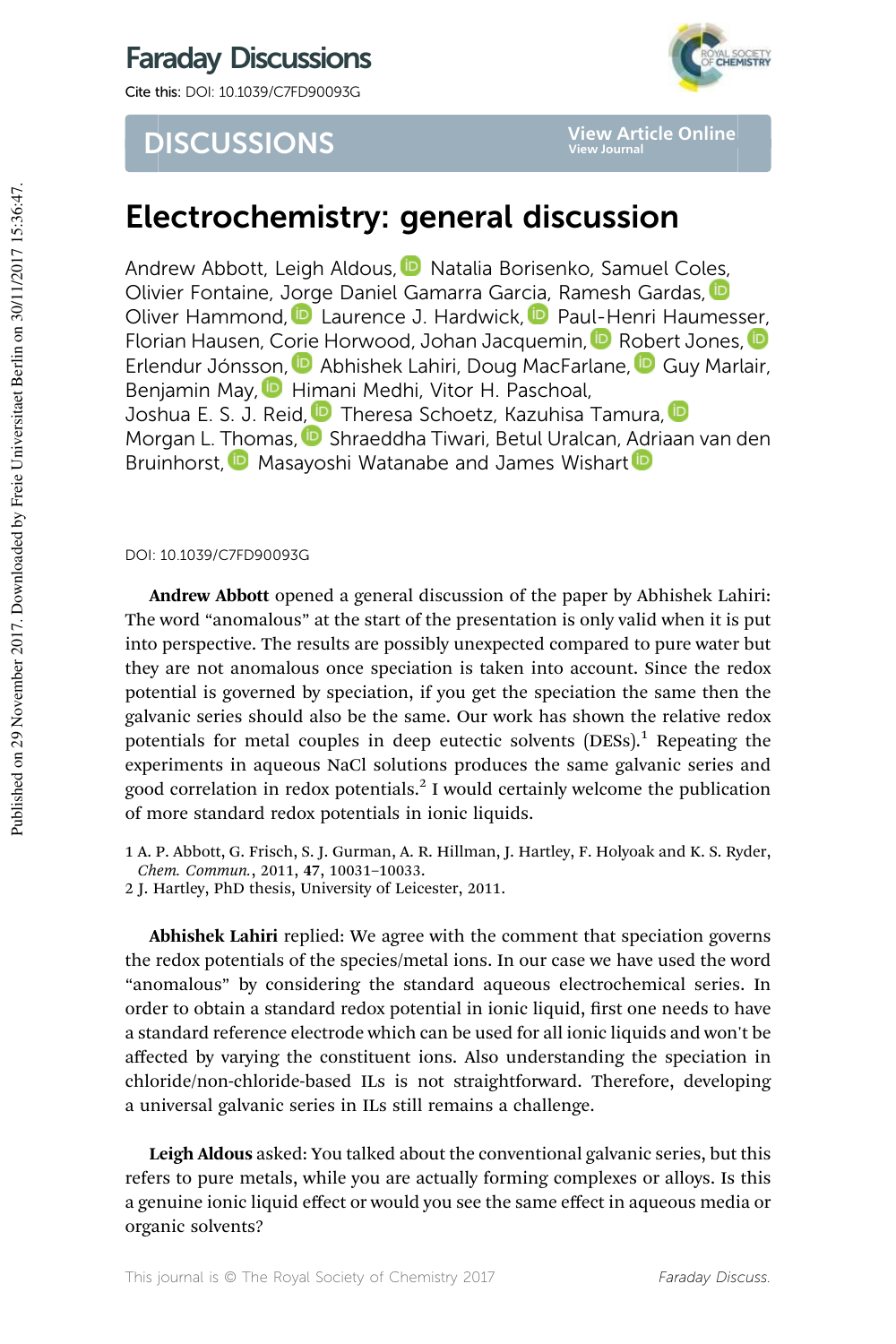Abhishek Lahiri answered: It is indeed a clear effect of ILs on the formation of species/complexes. The formed species/complexes may be unstable and a redox reaction can be triggered even in the presence of a noble electrode (viz. Cu). To the best of our knowledge such effects may not occur in aqueous media (in general, hydration/hydrolysis of metal ions predominate) or in organic media (generally solvation of metal ions can take place). In aqueous electrolytes, hydrogen evolution is a concern for metal deposition, so even if you form some suitable complexes for electroless deposition, the redox potentials of metal ions need to be more positive to 0 V vs. normal hydrogen electrode (NHE) for the galvanic displacement process to take place. However, in ionic liquids and probably in organic solvents, hydrogen evolution will not take place and therefore it will be easier for such galvanic displacement reactions.

Doug MacFarlane commented: To continue the discussion on the creation of a galvanic series, this is a great idea if the metal stays active in the IL. However, the formation of interfacial layers may be an issue. These could form by intrinsic reaction of the metal with the IL or from IL contaminants. Also the active corrosion of the metal could create an additional effect.

Abhishek Lahiri responded: We completely agree that issues such as corrosion of the metal due to additional effects and IL contaminants will affect the galvanic displacement reaction. To develop a galvanic series, one can start with investigating chloride-based ILs (e.g. imidazolium chloride) and study the various complexes which can be formed with a change in the metal ion concentration. A relatively good amount of literature is available with a number of metals in chloride systems and can be extended to other metal chloride systems with Ag/ AgCl(IL) as the reference electrode. As it is well known in aqueous systems that Cl can easily adsorb on the surface, one can assume that in ionic liquids with Cl anions, the interface will be concentrated with Cl ions and other factors such as impurities will not play a role. This can then be used as a reference point and similar studies can be performed with changing from chloride to other anionic systems.

Doug MacFarlane opened a general discussion of the paper by Masayoshi Watanabe: The hydronium triflate seems to be an attractive fuel cell electrolyte. Even though water could be lost into the gas stream, could this be controlled by appropriate humidification of the incoming hydrogen/air?

Masayoshi Watanabe answered: Thank you. One of the serious problems of the  $[H_3O][TfO]$  system is the highly corrosive nature of this protic ionic liquid.

Corie Horwood resumed discussion of the paper by Abhishek Lahiri: Galvanic replacement is known to be a surface limited process. Sustained galvanic replacement may occur if new surface (Cu in this case) is exposed, however, bulk replacement of one metal with another is not possible by galvanic replacement. Rather than nanoplates made of Sb, it is likely that you have nanoplates made of Cu with a thin surface layer of Sb (likewise for Fe replacement of Cu).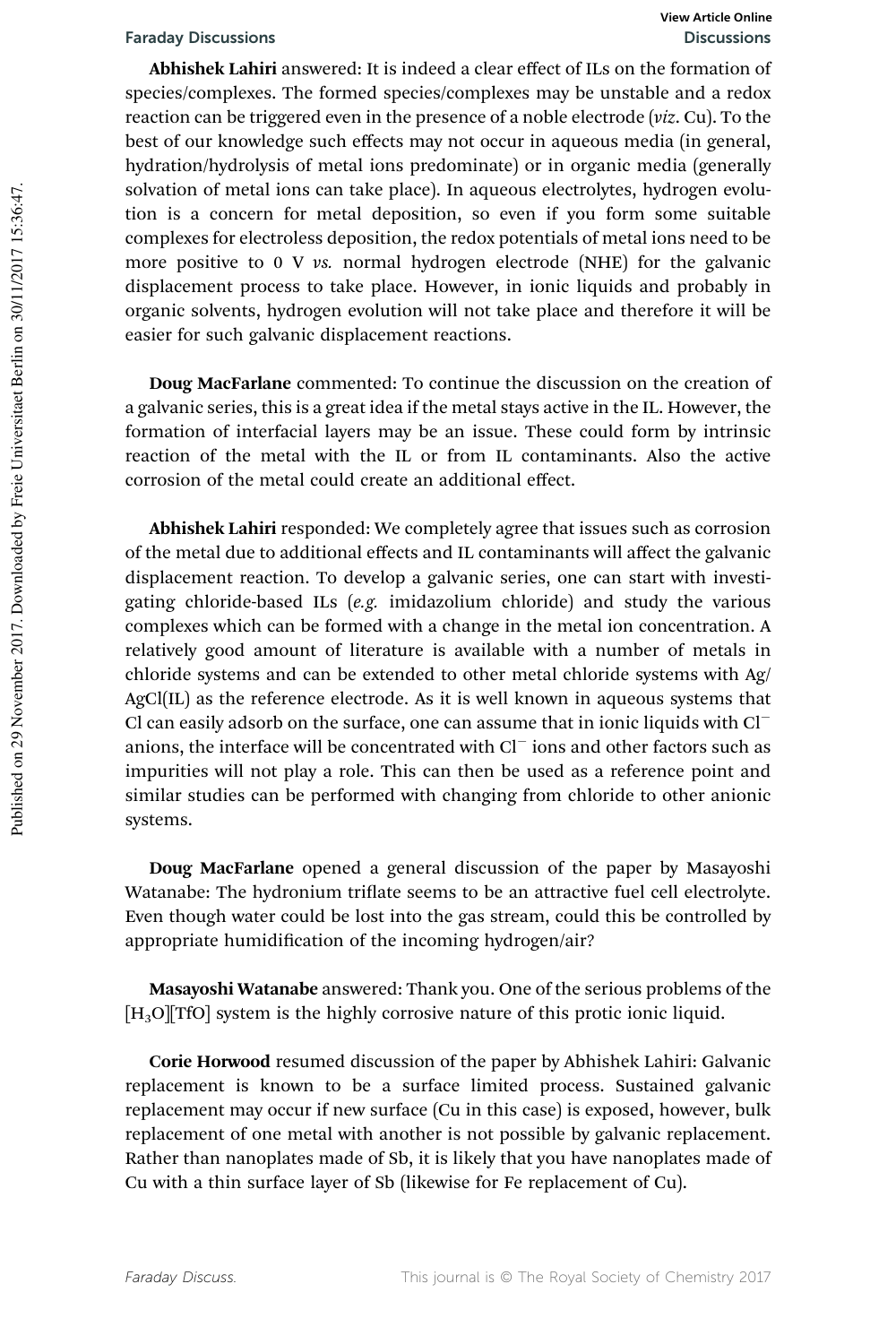Abhishek Lahiri responded: We agree that the galvanic displacement is known to be a surface phenomenon for aqueous-based electrolytes. However, it can be a sustainable process in the presence of a catalyst. In ionic liquids, it has been shown to be a sustainable process by Abbott  $et$   $al$ ,  $^{1}$  wherein Ag ions can displace copper through the pores of the Ag thin film, and Cu ions can diffuse away from the substrate. Therefore, in our case, we expect such similar phenomena to occur. Furthermore, we mentioned that the nanoplates formed are  $Cu<sub>2</sub>Sb$  and not Sb. This was confirmed by XRD. Moreover, the XPS depth profile clearly showed the presence of both Cu and Sb even after etching for longer time (50 min), which also supports that thick films were formed.

1 A. P. Abbott, S. Nandhra, S. Postlethwaite, E. L. Smith and K. S. Ryder, Phys. Chem. Chem. Phys., 2007, 9, 3735–3743.

Guy Marlair commented on the paper by Masayoshi Watanabe: In the presentation of the paper you presented (DOI: c7fd00132k), you have shown the thermal stability data of some ionic liquids without any indication of the heat ramp used. Indeed, it becomes more and more important to report thermal stability data with appropriate information indicating to the reader how they were obtained: now we are in need to develop predictive models, like quantitative structure–property relationship (QSPR)-type models predicting macroscopic properties from a series of descriptors calculated at the molecular level. The quality of those models highly relies on the quality and consistency of databases used to develop and validate those models. Please do precise accurately such data (e.g. heat ramp used, other useful information regarding thermal stability analysis).

Masayoshi Watanabe replied: As is written in the paper, the thermal property data were collected in the following way. Differential scanning calorimetry (DSC) was carried out on a Seiko Instruments DSC 220C, under a  $N_2$  atmosphere, to monitor the thermal transitions. The samples were tightly sealed in aluminium pans inside a glove box, under an Ar atmosphere. The PILs were heated to 150  $^{\circ}$ C at a rate of 10 °C min<sup>-1</sup>, followed by cooling to -150 °C at a rate of 10 °C min<sup>-1</sup>, and then reheated to 150 °C at a rate of 10  $\degree$ C min<sup>-1</sup>. The DSC thermograms were recorded during the reheating scans. Thermogravimetric analysis (TGA) was carried out on a Seiko Instruments thermo-gravimetry/differential thermal analyser (TG-DTA 6200) from room temperature to 450 °C at a heating rate of  $10$  °C min<sup>-1</sup>, under a N<sub>2</sub> atmosphere, using open aluminium pans. These conditions are the same as our previous paper.<sup>1</sup>

1 M. Shah Miran, H. Kinoshita, T. Yasuda, M. Abu Bin Hasan Susan and M. Watanabe, Phys. Chem. Chem. Phys., 2012, 14, 5178–5186.

Guy Marlair continued: So eventually, with the ILs tested in your work, what were the criteria used to define thermal stability performance? Was it actually a degree of initial mass loss? What is the accurate value?

Masayoshi Watanabe responded: Thermal stability can be defined only relatively. In the present paper,  $[H_3O][TfO]$  with  $\Delta pK_a = 14$  is relatively stable up to 100 °C. However, [DBU][NTf<sub>2</sub>] with  $\Delta pK_a = 23.4$  is thermally stable up to 400 °C,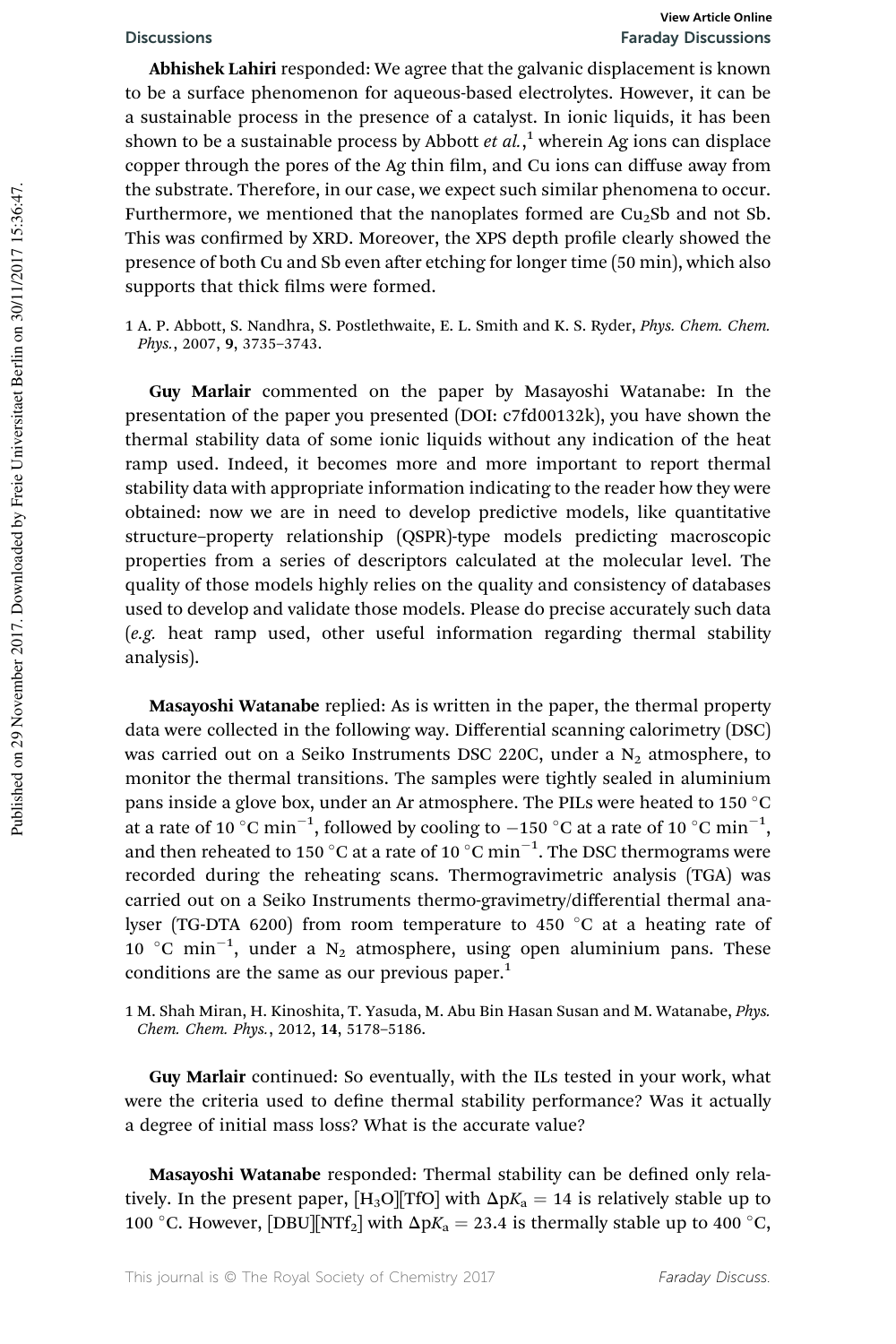even if it is a protic ionic liquid. For fuel cell application purposes, which can be operable above 100 °C, the thermal stability of  $[H_3O][TfO]$  is insufficient.

**Leigh Aldous** said: Your best electrolyte was the water-deficient  $[H_3O][CF_3SO_2]$ , but during continued usage in a fuel cell at 80  $^{\circ}$ C, the product is water. Do you know what the equilibrium state would be? Would it soak up more water, or evaporate? What would happen to the electrolyte during usage over an extended time?

Masayoshi Watanabe answered: Thank you for your comments. Our motivation to study protic ionic liquids as fuel cell electrolytes is to develop proton conductors that can be used at temperatures higher than 100  $^{\circ}$ C. At such temperatures, water-based proton conductors such as hydrated Nafion membranes cannot be used due to the evaporation of water, which dramatically reduces the proton conductivity. As you suggested, the cathode product of  $H_2/O_2$ fuel cells is water. We have not investigated in detail how the produced water affects the properties of the protic ionic liquids at temperatures higher than 100  $\degree$ C. However, we have already reported that we can design water-immiscible protic ionic liquids.<sup>1</sup>

1 T. Yasuda, A. Ogawa, M. Kanno, K. Mori, K. Sakakibara and M. Watanabe, Chem. Lett., 2009, 38, 692–693.

Joshua E. S. J. Reid commented: In reference to the thermal stability of the DBU-derived PILs, you make the statement that the  $\Delta pK_a$  of the PILs with the  $DBUH<sup>+</sup>$  cation needs to be greater than 15 to be a highly ionic PIL, on the basis of the thermal stability of the PILs you have studied. I would be careful of making this statement, as the ionic nature of PILs is temperature sensitive. We understand now that the vaporization mechanism of PILs typically proceeds via a reverse proton transfer from the cation to the anion, prior to vaporization of the neutral precursor materials. It is logical that PILs with high thermal stability have stable ionic structures at these higher temperatures, thus resisting the reverse proton transfer process prior to vaporization. However the PILs with lower thermal stability do not necessarily have a reduced extent of proton transfer universally. At lower temperatures, the ionic species are more likely to exist, and in the case of DBU PILs one would expect them to exhibit highly ionic characteristics. So my comment is that you should be careful in saying that DBU-based PILs with a  $\Delta pK_a$  less than 15 is not highly ionic, as the ionic nature is highly temperature dependant. I would specify that your observed relation applies only to the temperatures you have studied.

Masayoshi Watanabe replied: Thank you for your important comments. Proton transfer reactions from acid to base are highly exothermic. This means that the extent of the proton transfer decreases with increasing temperature. We have reported such results previously, as shown in Fig. 1.<sup>1</sup> The change in the extent of the proton transfer with temperature becomes smaller with increasing  $\Delta pK_a$  values. So, my statement that DBU-based PILs with a  $\Delta pK_a$  less than 15 is not highly ionic is temperature dependent and would be applied to the temperatures that I have studied.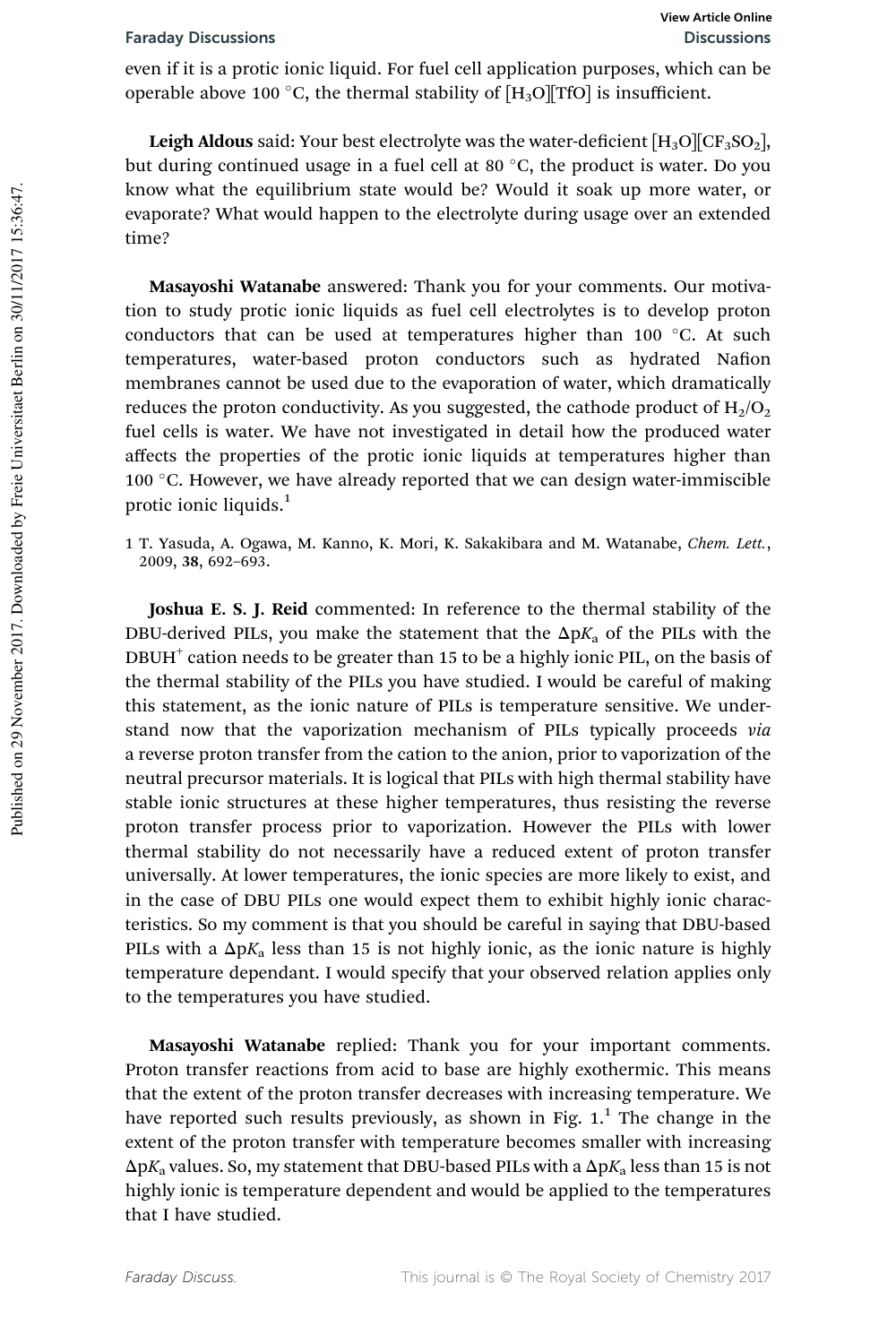

Fig. 1 Variation of ionicity with  $\Delta pK_a$  of constituent amine and acid for [DBU]-based PILs at different temperatures. ( $\bullet$ ,  $\nabla$ ,  $\blacktriangle$ ), obtained from Walden plot and ( $\bigcirc$ ,  $\Box$ ,  $\diamondsuit$ ), obtained from PGSE-NMR measurement. Reproduced from ref. 1 with permission from the PCCP Owner Societies.

1 M. Shah Miran, H. Kinoshita, T. Yasuda, M. Abu Bin Hasan Susan and M. Watanabe, Phys. Chem. Chem. Phys., 2012, 14, 5178–5186.

Joshua E. S. J. Reid said: In this work, you looked at PILs where water was used as either the anion (as OH $^+$  with DBUH $^{\dagger})$  or as the cation (as  $\text{H}_{3}\text{O}^+$  with TfO $^-$ ), and you compared with your benchmark PIL, [dema][TfO]. I am curious as to what would the electrochemical properties be for equimolar mixtures of your benchmark PILs with water – have you explored this, or is there a reason not to consider water–PIL mixtures in this way?

Masayoshi Watanabe responded: We have not systematically studied the electrochemical properties of [dema][TfO] and water mixtures. However, it is well known that water molecules react with the surface of Pt at oxygen reduction reaction (ORR) potentials, which causes a large overpotential of the ORR. This fact is also demonstrated in this study, as shown in Fig. 8 in the paper (DOI: c7fd00132k). Therefore, I speculate that the overpotential of ORR in [dema][TfO] becomes larger with the presence of water.

**Shraeddha Tiwari** asked: It is interesting to note that the viscosity of PIL  $[H_3O]$ [TfO] is comparable to that reported for [dema][TfO], but the former ( $[H_3O][TfO]$ ) is prepared by mixing equimolar amounts of water and acid. The general perception is that water should be instrumental in reducing the viscosity and hence the PIL  $[H_3O][TfO]$  is expected to have a lower viscosity. Can we reason the cause for the high viscosity (higher than expected) of  $[H_3O][TfO]$ ?

Masayoshi Watanabe responded: We do not know the reason for the higher viscosity of  $[H_3O][TfO]$  compared to that of [dema][TfO]. One possible reason could be the higher molar concentration of [H3O][TfO] than [dema][TfO], as shown in Table 2 in the paper (DOI: c7fd00132k). Molar concentrations of  $[H_3O]$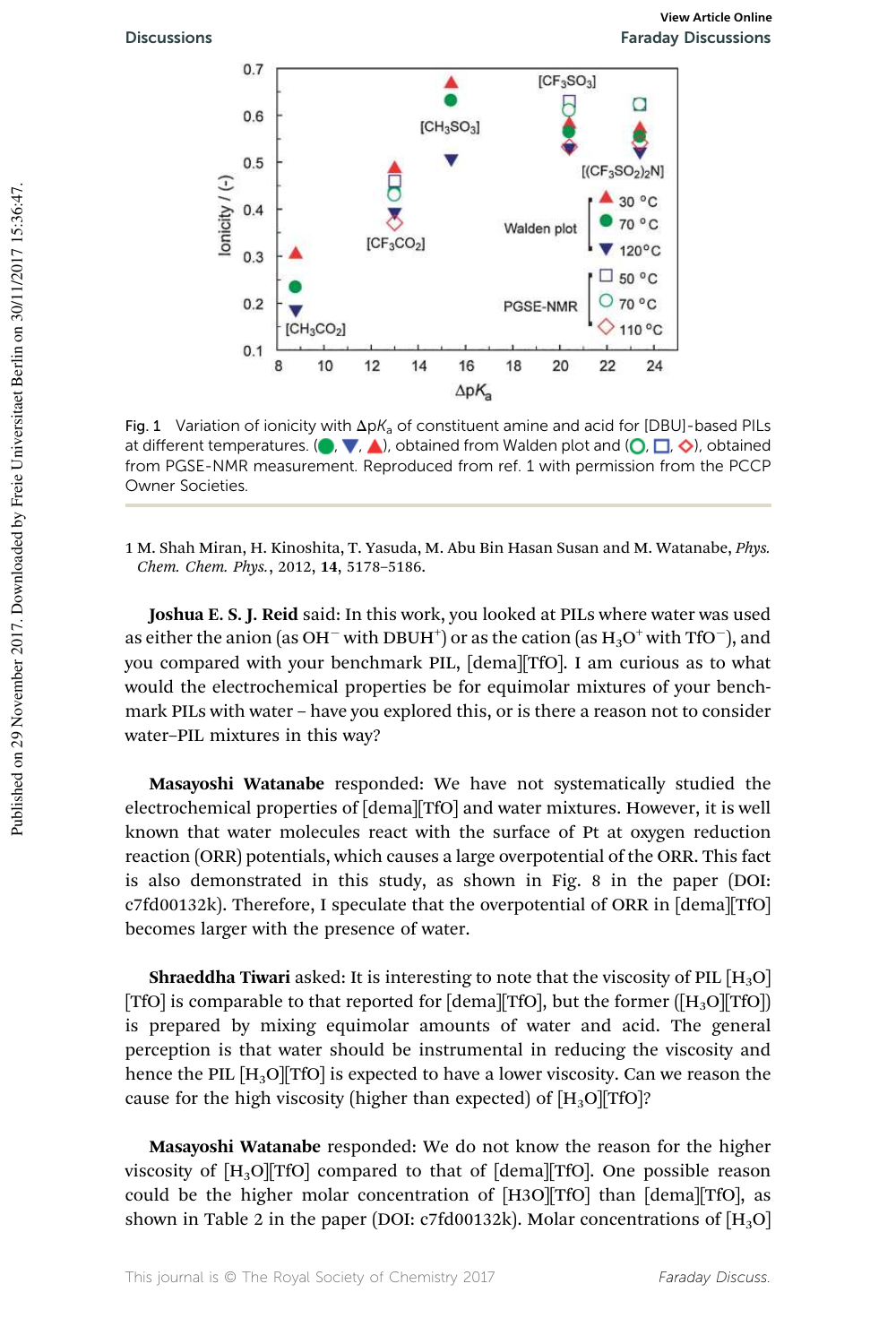[TfO] and [dema][TfO] are 9.98 and 5.41 M, respectively. Higher molar concentration means higher charge density of the liquid, which may cause the higher viscosity of  $[H_3O]$ [TfO].

Johan Jacquemin stated: Very interesting results and good discussion surrounding your findings. Do you think that it could be more useful to plot the self-diffusion coefficients of the ions (or ILs) vs. the Walden product instead of using the current Walden plot? In its current form, do you think that the Walden plot actually helps within the formulation of electrolytes for energy storage applications?

Masayoshi Watanabe responded: Thank you for your comments. We have already recognized that ionicity determined by pulsed gradient spin-echo (PGSE)- NMR and conductivity measurements is different between aprotic ionic liquids and protic ionic liquids. In the case of protic ionic liquids, the liquids consist entirely of ions, and the ionicity means how the correlated motion of ions causes the deviation from the ideal independent motion of ions. On the contrary, in the case of protic ionic liquids, especially protic ionic liquids with small  $\Delta pK_a$ , the liquids contain neutral species in addition to ionic species. However, we cannot distinguish by NMR between protonated base and neutral base and also protonreleased anion and neutral acid, due to high proton exchange. So, we just measure the average of such charged and neutral species. In this sense, the ionicity of protic ionic liquids is similar to the magnitude of deviation of the Walden plots from the KCl ideal line.

Leigh Aldous returned to discussion of the paper by Abhishek Lahiri: I was slightly confused by the differences between the XPS measurements and the mass spectroscopy measurements. The mass spectroscopy measurements were very interesting for looking at the intermediates. However, both measurements were performed at 50 °C and under vacuum. Does this mean that active species and intermediates were evaporating in the XPS?

Abhishek Lahiri replied: Secondary fragmentation might be possible in mass spectrometry, which might not occur in XPS measurements. Furthermore, we cannot rule out the possibility of vaporization of the intermediates or further species produced by beam damage in XPS.

Leigh Aldous said: In your answer just now, you say you destroyed the ionic liquid in the mass spectrometry measurements, but how when you only went up to 50 °C? I assumed the mass spectrometry measurements were head space measurements.

Abhishek Lahiri responded: In our opinion neat IL (the fraction of the IL present in the SbCl<sub>3</sub> in [EmIm]TFSA) cannot be decomposed at 50 °C. However, SbCl3–[EmIm]TFSA might be decomposed under the experimental conditions. Our device is QMS.

Kazuhisa Tamura addressed Abhishek Lahiri and Natalia Borisenko: About Fig. 7 in your manuscript (DOI: c7fd00121e), you describe the surface process by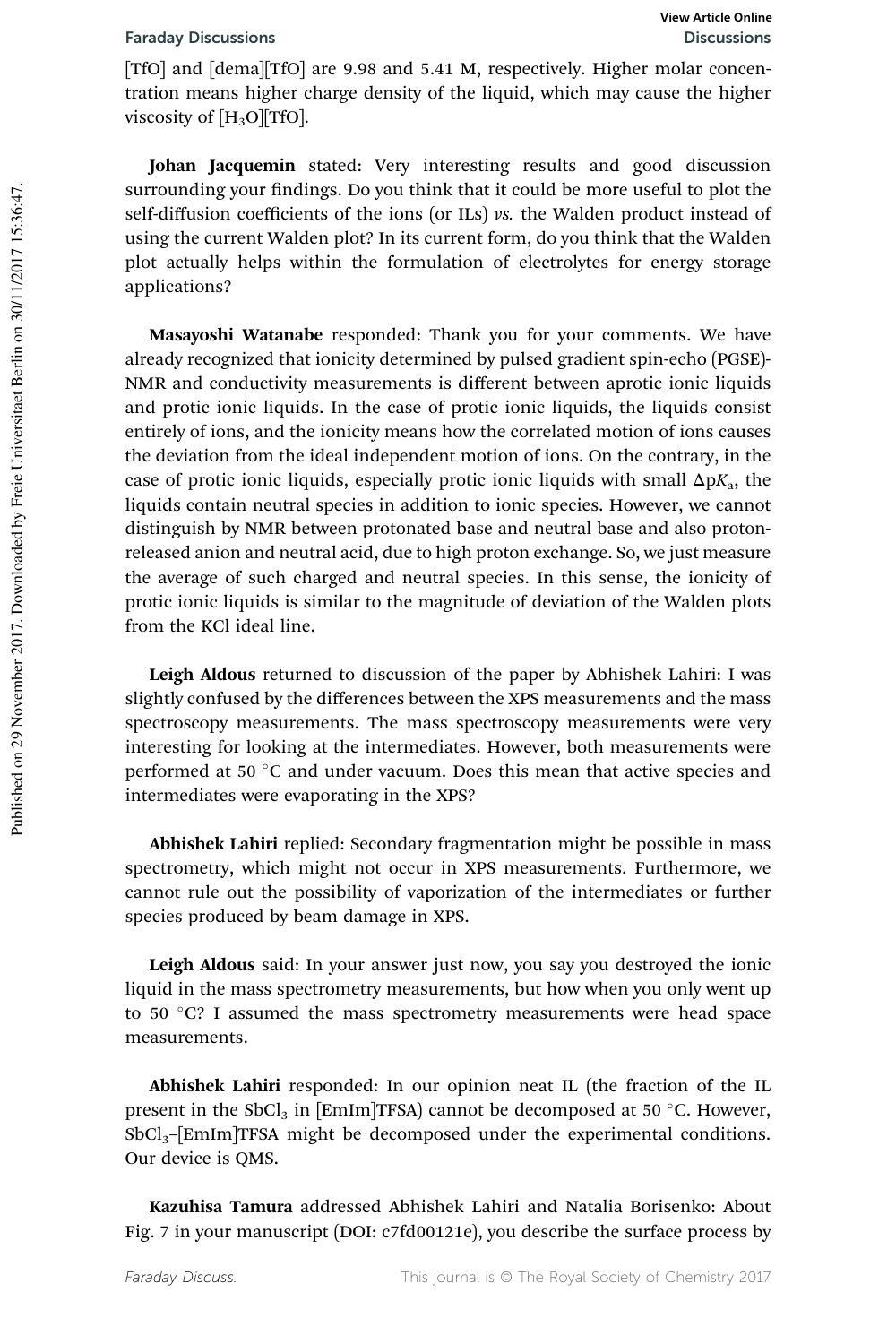these AFM images. In detail, you described that dissolution occurs in (a)–(c) and electrodeposition occurs in (e) and (f). However, these AFM images except (a) look the same to me. How did you determine the surface process, *i.e.*, dissolution and electrodeposition by AFM images?

Abhishek Lahiri responded: The AFM images in Fig. 7 are quite different according to our observation, and Movie S1 in the paper clearly shows the changes in the Cu substrate in a dynamic mode. Therefore we do not understand how the figures look the same. In order to analyse the surface process and determine the rate of deposition and dissolution, we used line profile analysis of the images obtained at various time intervals. Fig. S1 and S2 in the paper show the changes in the height profile during the two processes. We must mention that it was extremely difficult to measure the rate of deposition as the deposition occurred both horizontally and vertically.

Natalia Borisenko answered: We agree that it might be difficult to distinguish between dissolution and deposition processes from only the presented AFM images (Fig. 7). Therefore, the line profile analysis of the images obtained at various time intervals was performed to determine the surface processes and the rates of deposition and dissolution (ESI, Fig. S1 and S2). Furthermore, all AFM images were combined together into a Movie (ESI, movie S1), which shows the dissolution and deposition processes more clearly.

Kazuhisa Tamura addressed Abhishek Lahiri and Natalia Borisenko: In your XPS experiments, you did the etching. However, in the surface conditions shown in Fig. 2 in the manuscript (DOI: c7fd00121e), many kinds of cross-sections of the surface can be exposed after etching. It is clear that when the angle between nanoplates and the substrate surface is not uniform, the etching depth is not uniform. It means that measured XPS spectra have a lot of information. How did you treat this XPS spectrum, which contains complicated information, in your analysis?

Abhishek Lahiri responded: The question concerns the ex situ analyzed XP spectra. Qualitative and quantitative information of the sample surface was obtained in a planar projection, which was covered by the analyzer lens system  $(\sim 0.3 \text{ cm}^2)$  by neglecting shading effects. Indeed, the sputter depth achieved by etching the sample with argon ions might not be uniform over the sample surface. In addition to shading due to the random alignment of the nanoplates, the rate of etching is not uniform, and depends on the chemical and physical properties of the entities that were hit by the ion beam.

The accelerated Ar ions (at 1 keV) hit an area of almost 1 cm $^2$ , while a sputter current of 6 µA is achieved. In comparison to thin films, we can assume the sputter depth to be small compared to the structures shown in Fig. 2.

Natalia Borisenko responded: In this study, the sputtering was applied to remove the remains of the IL to get information about the "clean" surface of the electrodeposit. We agree that the incident angle of sputtering varies for differently orientated nanoplates resulting in different sputtering depths for individual nanoplates as the electrodeposit contains nanoplates, which are randomly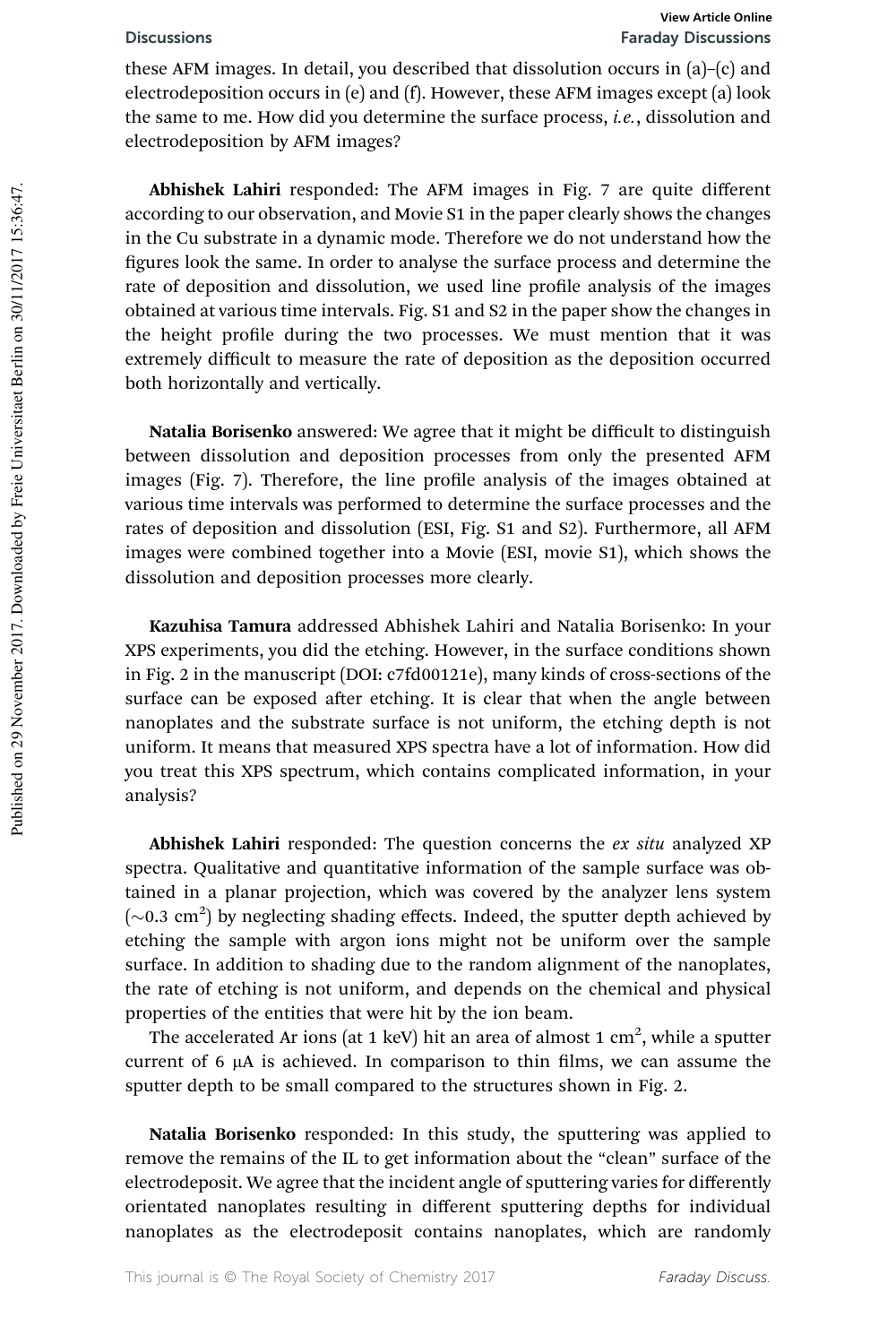distributed over the surface. To overcome this, the sputtering time was significantly increased. From our experience, 10 min is usually enough to remove all the remaining IL even from randomly orientated nanoplates under sharp incident angles towards the sputter beam. In order to remove the impurities from the surface of the nanoplates the sputtering time was increased to 50 min, which is not so typical for sputtering processes.

XPS reveals if the remains of the IL and the oxides of the metals are removed from the surface or not. From our experience we know where the peaks related to the pure IL can occur and that the peaks related to Sb and Cu can be distinguished and analyzed based on the literature. Therefore, the analysis of the XPS spectra is not complicated by surface morphology of the electrodeposits.

Robert Jones asked: In this work  $SbCl<sub>3</sub>$  was dissolved in the ionic liquid and the mixture was used in high vacuum. SbCl<sub>3</sub> has a vapour pressure of 1 Torr at 50 °C. Can you comment on whether the  $SbCl<sub>3</sub>$  will have been significantly pumped out of solution while under the high vacuum conditions of the XPS and mass spectrometry experiments?

Abhishek Lahiri responded:  $SbCl<sub>3</sub>$  in the ionic liquid forms a complex to form  $[{\rm SbCl}_2({\rm TFSA})_3]^{2-}$  which was shown by mass spectrometry. The complex might have a completely different vapor pressure compared to  $SbCl<sub>3</sub>$  and therefore might have been stable under vacuum conditions in the XPS measurements.

Florian Hausen stated: The authors compare the performance of electroless deposited Cu<sub>2</sub>Sb film as the anode material for Li-ion and Na-ion batteries to literature values of the same material deposited by sputtering or electrodeposition. Apart from differences in the obtained surface morphology the authors have also employed a different electrolyte, namely an ionic liquid rather than the classical organic electrolyte, for their study. My question is what the authors think is more important for the observed variation of the performance of the material in battery applications: the difference in surface morphology or the use of an ionic liquid as the electrolyte?

Abhishek Lahiri answered: In general it is known that ionic liquid electrolytes have a higher viscosity and lower Li ion diffusivity compared to organic electrolytes. Ideally, the nanoplate structure should have good diffusion pathways for Li ions as the surface area is much higher compared to other structures. Therefore, it appears that use of the ionic liquid electrolyte rendered a lower capacity storage compared to theoretical values.

Paul-Henri Haumesser queried: You measure open circuit potentials (OCP) of metals in the pure ionic liquid. However, for electroless deposition, this OCP should be measured in the electrolyte, including the metal salt (Fe or Sb). Indeed, the OCP of the deposited metal depends on this concentration (according to the Nernst law). Also, one would have expected that the OCP for Cu is not stable in such electrolytes, rising from the OCP of Cu (as measured in the pure ionic liquid) to the value of the second metal (Fe or Sb). Does the OCP stay close to the initial value because some of the Cu surface remains uncovered?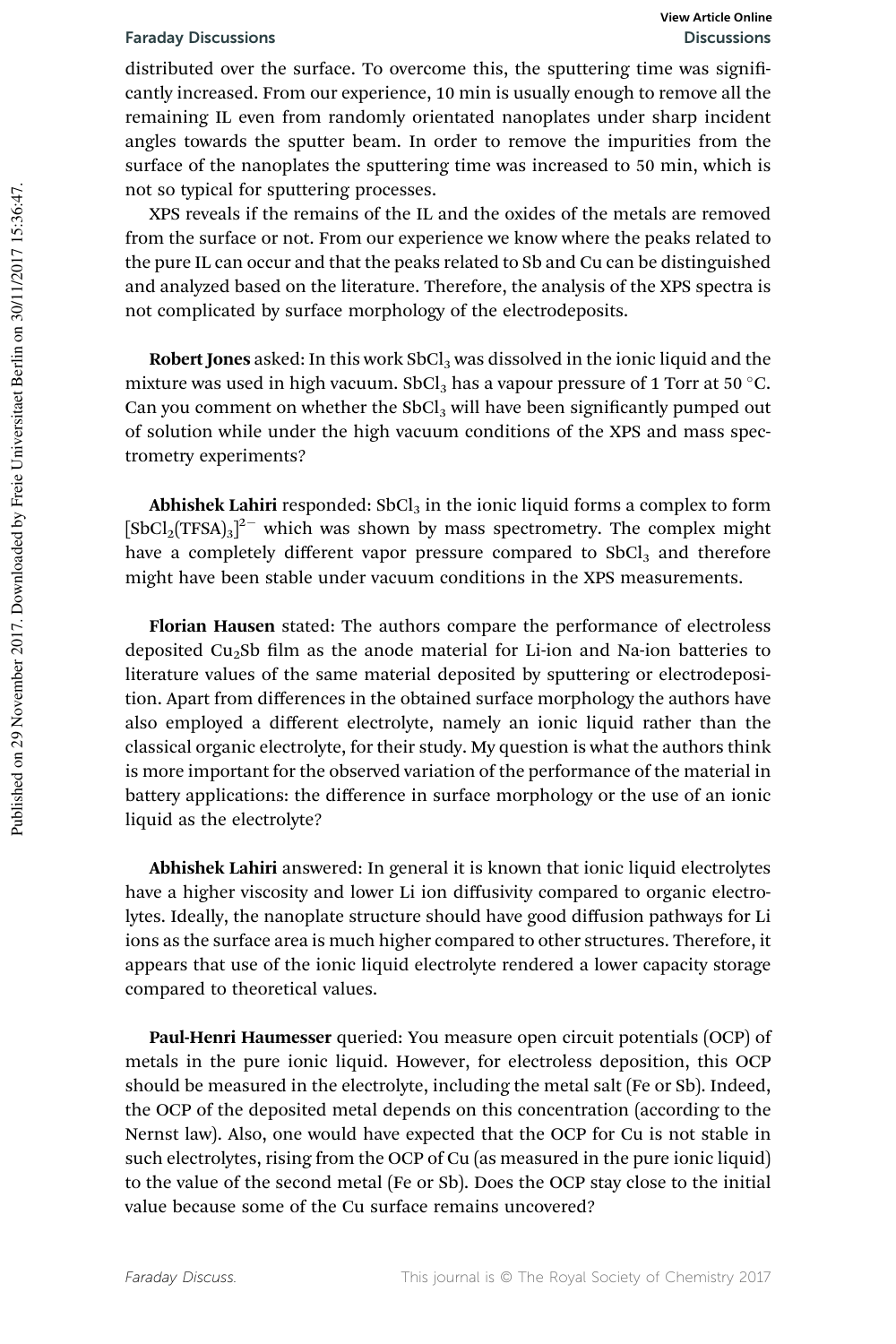### Discussions Faraday Discussions **View Article Online**

Abhishek Lahiri responded: The OCP measured here is ideally  $\mathrm{Cu/Cu}^+$  and Fe/  $Fe<sup>2+</sup>$  and can be taken as a redox potential in the corresponding ionic liquid versus Pt quasi-reference electrode. On contacting the electrodes with the electrolyte and completing the circuit, at the interface, equilibrium will be established which will involve dissolution of the metal to form the metal/metal ion interface. Regarding the second part of the question, the OCP change was monitored over a period of a few hundred seconds and within this time we did not see the OCP change towards the OCP of the second metal, which might be due to some remaining copper. It might be that the change in OCP will require more than a few hundred seconds.

Corie Horwood remarked: The AFM images show very little change in surface height over the course of 41 min, while the dissolution rate you calculated would suggest a significant (10–70 nm) dissolution of Cu over this time period. Is the entire surface getting lower with time? Does the Sb deposited on the Cu surface protect the Cu from dissolution?

Abhishek Lahiri replied: The dissolution rate was calculated from the height profile of the images with time. It was observed that the troughs at the copper surface decreased significantly with time within the first 8 min from which the dissolution rate was calculated. However, along with dissolution, deposition of Sb also takes place due to a galvanic displacement process. Therefore, one would not expect a significant change of 10–70 nm over the entire 41 min. In the second part of the question, Sb forms nanoplates which might not have covered the entire Cu surface and therefore the galvanic displacement process continues with time.

Samuel Coles continued discussion of the paper by Masayoshi Watanabe: In your 2014 *Physical Chemistry Chemical Physics* paper,<sup>1</sup> you define a continuum for solvate ionic liquids consisting of good and poor solvate ionic liquids, and concentrated solutions. Is the continuum you discuss here for protic ionic liquids directly analogous to that one? If so, what defines the difference between a poor solvate ionic liquid, and a concentrated solution?

1 T. Mandai, K. Yoshida, K. Ueno, K. Dokko and M. Watanabe, Phys. Chem. Chem. Phys., 2014, 16, 8761–8772.

Masayoshi Watanabe responded: Thank you for your comments. Poor protic ionic liquids with small  $\Delta pK_a$  are just concentrated solutions of proton transferred salts in mixtures of neutral acid and base. On the contrary, good protic ionic liquids with large  $\Delta pK_a$  consist entirely of ions, just like typical aprotic ionic liquids.

Benjamin May resumed discussion of the paper by Abhishek Lahiri: In Fig. 4 in your manuscript (DOI: c7fd00121e) you claim that the peaks labeled Cu<sub>B</sub> and Cu<sub>B</sub> are due to Cu( $\pi$ ) – I believe that this assignment is incorrect. Cu( $\pi$ ) is distinguished from  $Cu(i)$  or  $Cu(0)$  by both a shift to higher binding energy (as seen here) but also an intense shake-up structure, due to the species open shell structure, covering the 940–945 eV range (see for example, ref. 1). The shake-up is missing in this case, ruling out the presence of  $Cu(n)$ .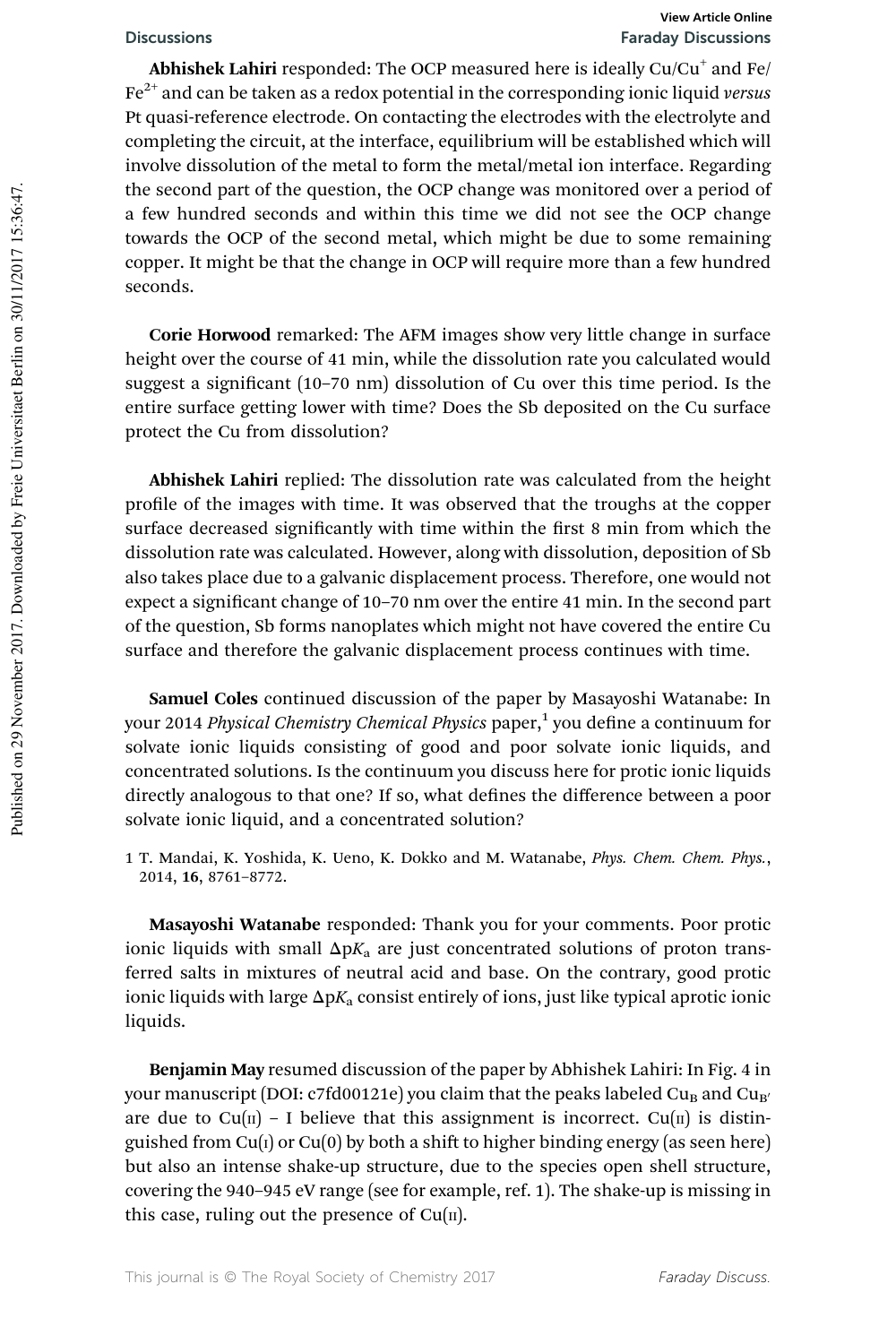### Faraday Discussions Discussions

Instead, this peak may be the Sb 3s shifted to a lower binding energy. A formula of  $Cu<sub>2</sub>Sb$  should give an Sb 3s peak of a similar size to that of the peak labeled Cu $_{\rm B'}$ . I suggest that you research the XPS of copper/antimony alloys.

1 M. C. Biesinger, L. W. M. Lau, A. R. Gerson and R. S. C. Smart, Appl. Surf. Sci., 2010, 257, 887–898.

Abhishek Lahiri replied: This is an interesting question, as we did not explain the absence of Cu 2p satellite features in the manuscript. One would expect a shake-up structure in the case of  $Cu(n)$ . The reference by Biesinger et al. even described a method for quantification of  $Cu(0)$  and  $Cu(II)$  species.

In the case of CuCl<sub>2</sub> a multiplet shake-up structure is expected.<sup>1</sup> However, there are quite a few XPS investigations in the literature describing the absence of Cu 2p satellite features for CuCl<sub>2</sub> in silica and anatase<sup>2</sup> or etched by HCl to a previously oxidized Cu(110) surface. $^3$  In conclusion, Cu( $\scriptstyle\rm II$ ) species can't be ruled out due to missing (or weak) satellite features.

We don't agree with your suggested alternative. An Sb 3s component would give a much smaller peak compared to Cu 2p.

1 G. van der Laan, C. Westra, C. Haas and G. A. Sawatzky, Phys. Rev. B., 1981, 23, 4369–4380. 2 P. A. Sermon, K. Rollins, P. N. Reyes, S. A. Lawrence, M. A. Martin Luengo and M. J. Davies, J. Chem. Soc., Faraday Trans. 1, 1987, 83, 1347–1353.

3 A. F. Carley, P. R. Davies, K. R. Harikumar and R. V. Jones, Phys. Chem. Chem. Phys., 2009, 11, 10899–10907.

**Himani Medhi** communicated: You mentioned that  $Cu<sub>2</sub>sb$  has been shown to be an anode material for both Li-ion and Na-ion batteries with a theoretical capacity of 323 mA h  $\rm g^{-1}$ . What is the theoretical method employed to evaluate the capacity of a battery? It should be mentioned.

Abhishek Lahiri communicated in reply: It was determined using Faraday's law considering the following equation:  $3Li + Cu<sub>2</sub>Sb \rightarrow Li<sub>3</sub>Sb + 2Cu$ .

Himani Medhi also communicated: The authors do not analyze the amount of Fe and Sb deposited on Cu by XRF and SEM EDS analysis. This will provide information about the amount of reacted Fe and Sb with Cu.

Abhishek Lahiri communicated in reply: The main focus of the study was to deposit Sb and Fe from the employed ILs, and we observed electroless deposition of these metals. Furthermore, we intended to study only the feasibility of the process but not quantifying the amount of deposited material.

Theresa Schoetz opened a general discussion of the paper by Olivier Fontaine: Does the redox reaction of the biredox species take place on the surface of the porous electrode or also in the pores? If there is a reaction, does the biredox species remain partially trapped in the pores? Do ionic species cause a change in the electrode surface?

Olivier Fontaine replied: Due to the size of the biredox ions (about 4 nm), it is impossible for them to penetrate in the microporosity  $\left($  <2 nm). The first adsorbed layer is composed of the ions of the electrolyte (i.e. BMI and TFSI) that bring pure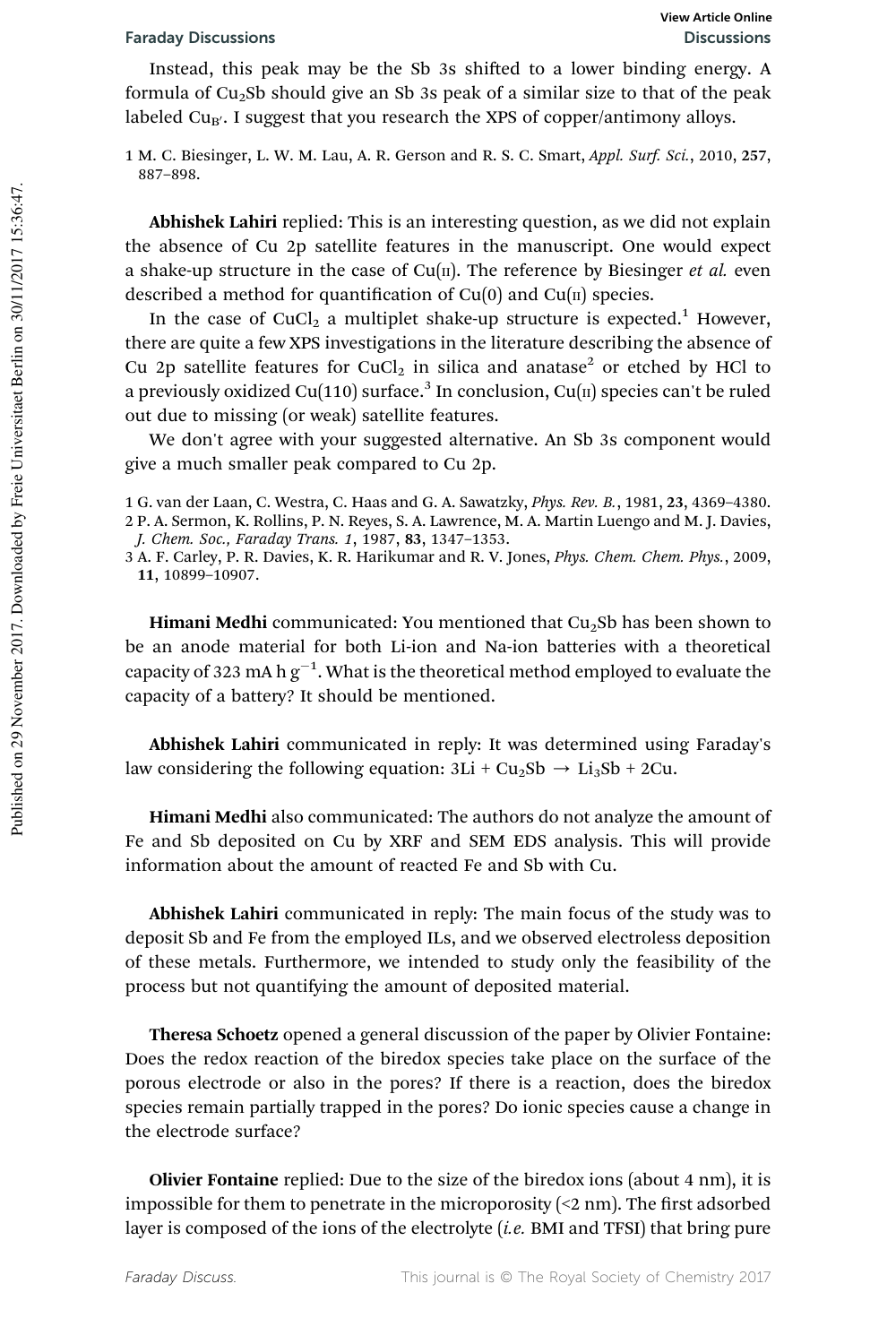capacitive storage. Then, in the second layer (in pores that are large enough), biredox molecules can be adsorbed. In addition to their capacitive effect, these molecules can exchange electrons with the carbon surface, resulting in a faradaic effect that increases the overall capacitance. The very interesting feature of this biredox concept is that ions indeed remain trapped in the pores. This is proved by measurements of the self-discharge of our devices that are similar with or without the biredox ionic liquid.

To comment on the latter question on the surface, it can be noticed that in supercapacitors the adsorption/desorption of ions is purely electrostatic and no surface change occurs for tens of thousands of cycles. That is why, contrary to batteries, in which electrode structural changes are involved in electrochemical processes, supercapacitors are very stable and can be charged/discharged for almost an infinite time. This remains true when more complex ions, like biredox ions, are used. It can be mentioned that fading of capacitance with the number of cycles is sometimes observed when tailored molecules are used, but it is due to chemical stability of these molecules and not to carbon surface alteration. However, a careful choice of carbon (for example PICA activated carbon) leads to very stable behavior. On the other hand, previous work in our group and the present article give evidences that the type of carbon (that we could call the "surface") play a major role towards the performance. This is explained by differences in pore size and distribution (for activated carbons), tortuosity (in the case of carbon onions), or the absence of porosity (glassy carbon) for example.

Doug MacFarlane asked: Could you think of this as a battery rather than a capacitor? The CVs look quite redox-like but the discharge is double layer capacitor-like, i.e. a voltage that decreases steadily in time. Why is that?

Olivier Fontaine responded: This is a very interesting question. On one hand classical batteries are characterized by clear redox peaks on the CV (often with high peak separation) and a plateau at constant potential (Nernst) during galvanostatic experiments. Faradaic reactions involve phase change, and the kinetics are a diffusion-limited process. On the other hand, pure electrostatic capacitors (electrochemical double layer capacitors, EDLCs) are characterized by a rectangular CV, and the potential varies linearly with time during galvanostatic charging/discharging. Adsorption does not involve phase change, and the kinetics are indicative of a surface-controlled electrochemical process. In between, there are the pseudocapacitors that are so-called because their electrochemical behavior is the same as for EDLCs. Moreover the charge storage mechanism does not involve phase change. However, in this kind of material, storage does not any more involve reversible ion adsorption but rather a continuous change in oxidation state (or even intercalation and a change in oxidation state). The most famous pseudocapacitor materials are  $MnO<sub>2</sub>$  and RuO<sub>2</sub>.

The notion of pseudocapacitors is still controversial in the literature and lots of papers claiming pseudocapacitance that are in fact pure batteries are often published. Anyway this is not really the debate herein, and the question was "how to qualify" a device using a biredox electrolyte. Looking at the galvanostatic behavior there is no real doubt that it behaves more like a pseudocapacitor than like a battery. This is mainly due to the benefit of fast kinetics (dynamics of the liquid state). However, electronic transfer from a molecule in solution to the solid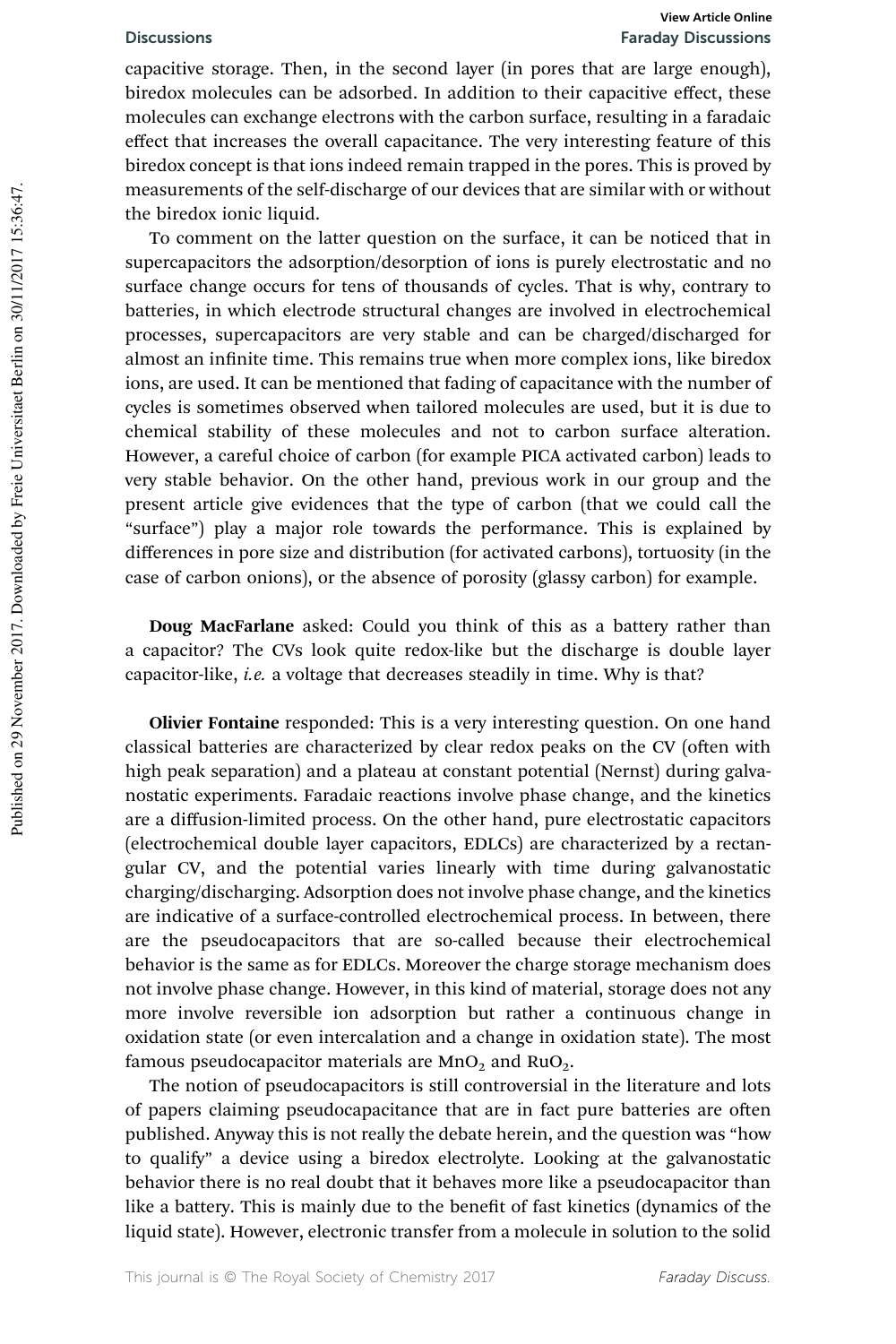electrode is a very new concept for energy storage. In a pseudocapacitor, redox reactions involve structural modifications of the electrodes. In our case charge storage arises from electron transfer between the electrode and the "solution" (molecule in solution)."

We cannot propose a special word for now, but obviously, we present here a new kind of electrochemical energy storage device.

Joshua E. S. J. Reid opened a general discussion of the paper by Andrew P. Abbott: This is very nice experimental work on a very challenging task in the characterisation of solvents in general. You had looked specifically at Brønsted acidity of the systems in this work (DOI: c7fd00153c), can you draw any parallels between these observations in your work with other studies of hydrogen bond acidity? I believe these two properties are similar but not the same, so I am keen to understand the differences you have observed between the two.

Andrew Abbott answered: In terms of the hydrogen bond acidity I presume you are referring to the work of Abraham et al.<sup>1</sup> There has not, to my knowledge, been any work using this approach with ionic liquids or deep eutectic solvents although the Kamlet and Taft parameters for hydrogen bond donor and acceptor properties have been widely applied to these types of liquids. Based on a limited data set that we have for pH and hydrogen bond donor number, $^2$  there does not appear to be a direct correlation between these two parameters, which is not necessarily surprising.

1 M. H. Abraham, P. L. Grellier, D. V. Prior, P. P. Duce, J. J. Morris and P. J. Taylor, J. Chem. Soc., Perkin Trans. 2, 1989, 699–711.

2 R. C. Harris, PhD thesis, University of Leicester, 2008.

Joshua E. S. J. Reid added: With the work you have done, did you observe any peculiar deviations from trends that could be attributed to preferential solvation interactions between the ILs studied and bromophenol blue?

Andrew Abbott responded: There is a slight solvatochromic shift (about 10 nm) that occurs between the indicator dissolved in water and that dissolved in the DES. Measuring the shift as a function of water content shows a gradual change showing that there is not a significant preferential partitioning of the indicator into either phase.

James Wishart returned to discussion of the paper by Olivier Fontaine: In order to fit your self-discharge kinetics you made some assumptions about the diffusion constants based on literature values for redox-active solutes. In the present case the redox-active species are attached to ionic groups, so the diffusion rates would be expected to be substantially slower. Would it help to experimentally determine the diffusion constants in the bulk using PGSE-NMR, also for both redox states of the redox-active groups (including the dianions and dications)? I realize that this is only part of the problem because diffusion of these species in the confined spaces of the electrodes is another, more difficult issue to address.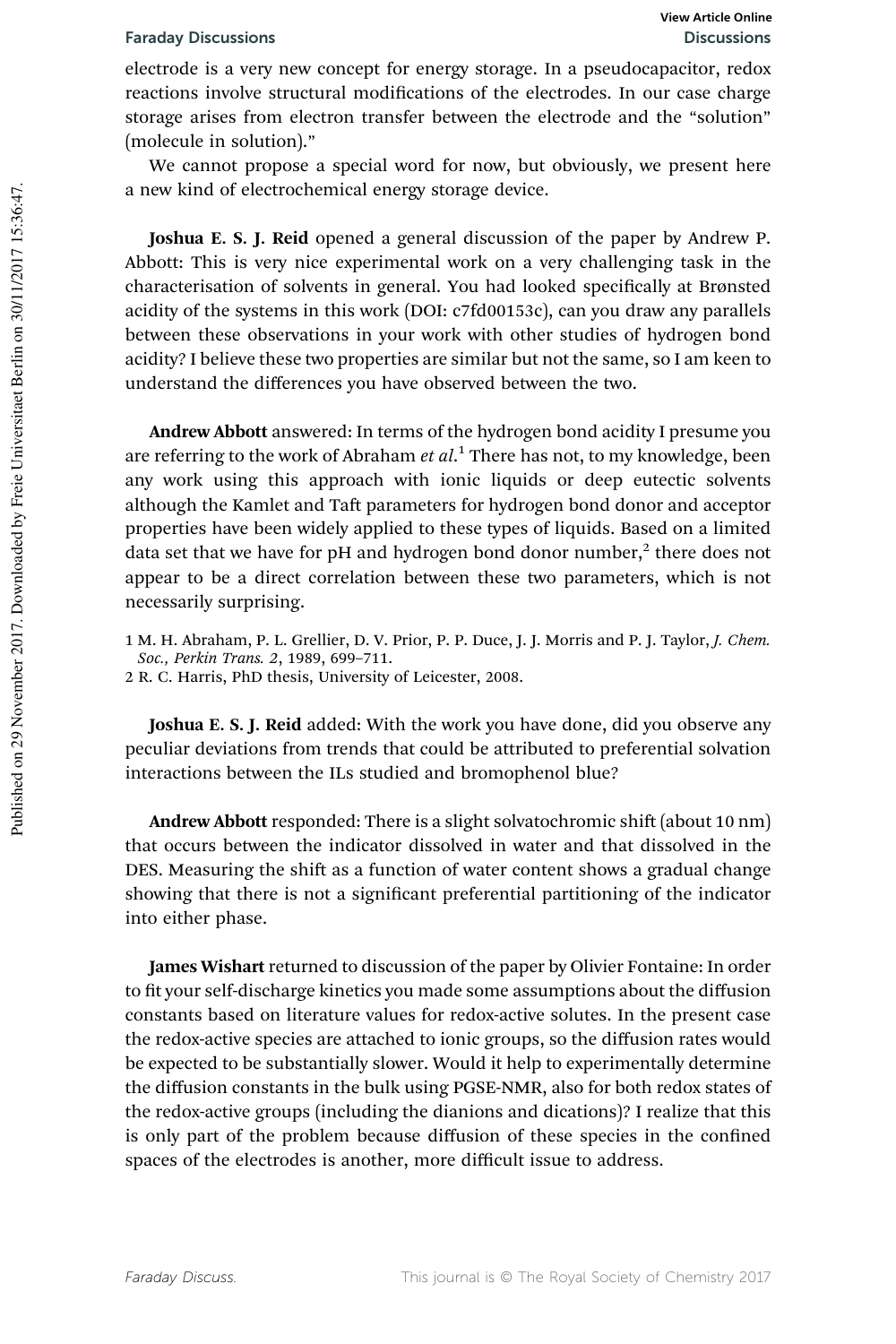Olivier Fontaine responded: As it is mentioned in the question/comment, the diffusion coefficient was first chosen according to typical literature values for similar media. Then these coefficients were adjusted to fit our experimental electrochemical data obtained from self-discharge tests.

It is indeed interesting to use NMR to determine diffusion coefficients and we already performed it in our group for other projects. In general we confirm experimental with numerical simulations. The next part of the project looking at the "fundamental understanding" aspect is to develop protocols to perform in situ NMR, EQCM (microbalance) and SECM (electrochemical microscopy). Considering the complexity of both porous carbon and liquid media, it is a very challenging project that requires many efforts. Elucidating the diffusion dynamics of redox charged molecules in such complex media will definitely have a huge impact for future development of this project.

Oliver Hammond continued discussion of the paper by Andrew P. Abbott: I have a question about the two-phase, water-in-DES microemulsion that you describe in your paper using dynamic light scattering (DLS). Following your earlier paper which hinted at separate water-rich regions using  $NMR<sub>1</sub><sup>1</sup>$  we have done a series of experiments using isotope-variation small-angle neutron scattering (SANS) and neutron total scattering, and small-angle X-ray scattering (SAXS) using lab sources, synchrotrons and neutron facilities. Your DLS results are at odds with our measurements as we have consistently failed to see any large length-scale, long time-scale nanostructured aggregates in the small-angle region for various DES systems and water contents. However, we do see a variance on the level of the intermolecular solvent structure interactions  $(1 \leq q \leq \hat{A}^{-1})$ . Our models therefore suggest there is some water–water "cluster" formation where water is preferably structured around choline, but these clusters seem to be extremely transient in nature, and rarely greater than a few molecular widths in size.<sup>2</sup> The formation of such transient nanoscale clusters would explain the high water self-diffusivity observed in your earlier NMR works, without the formation of large "pools". Please can you comment on this?

1 C. D'Agostino, L. F. Gladden, M. D. Mantle, A. P. Abbott, E. I. Ahmed, A. Y. M. Al-Murshedi and R. C. Harris, Phys. Chem. Chem. Phys., 2015, 17, 15297–15304.

2 O. S. Hammond, D. T. Bowron and K. J. Edler, Angew. Chem., Int. Ed., 2017, 56, 9782–9785.

Andrew Abbott replied: I agree that the two sets of data appear to be at odds, however the DLS data are very reproducible and potentially our two techniques are demonstrating phenomena that occur on different length- and time-scales. It is quite clear from bulk diffusional measurements that there are species which move as if they are in a viscous environment and others that move as if in a lessviscous medium in the same way as occurs in micellar solutions. Self diffusion coefficients also show species which move as if they are in media of different viscosity, and the time-scales of these experiments suggest regions which are more than a few molecular dimensions. I think we can agree that the systems are not homogeneous and the extent of the heterogeneity is a topic that needs to be investigated using a variety of techniques.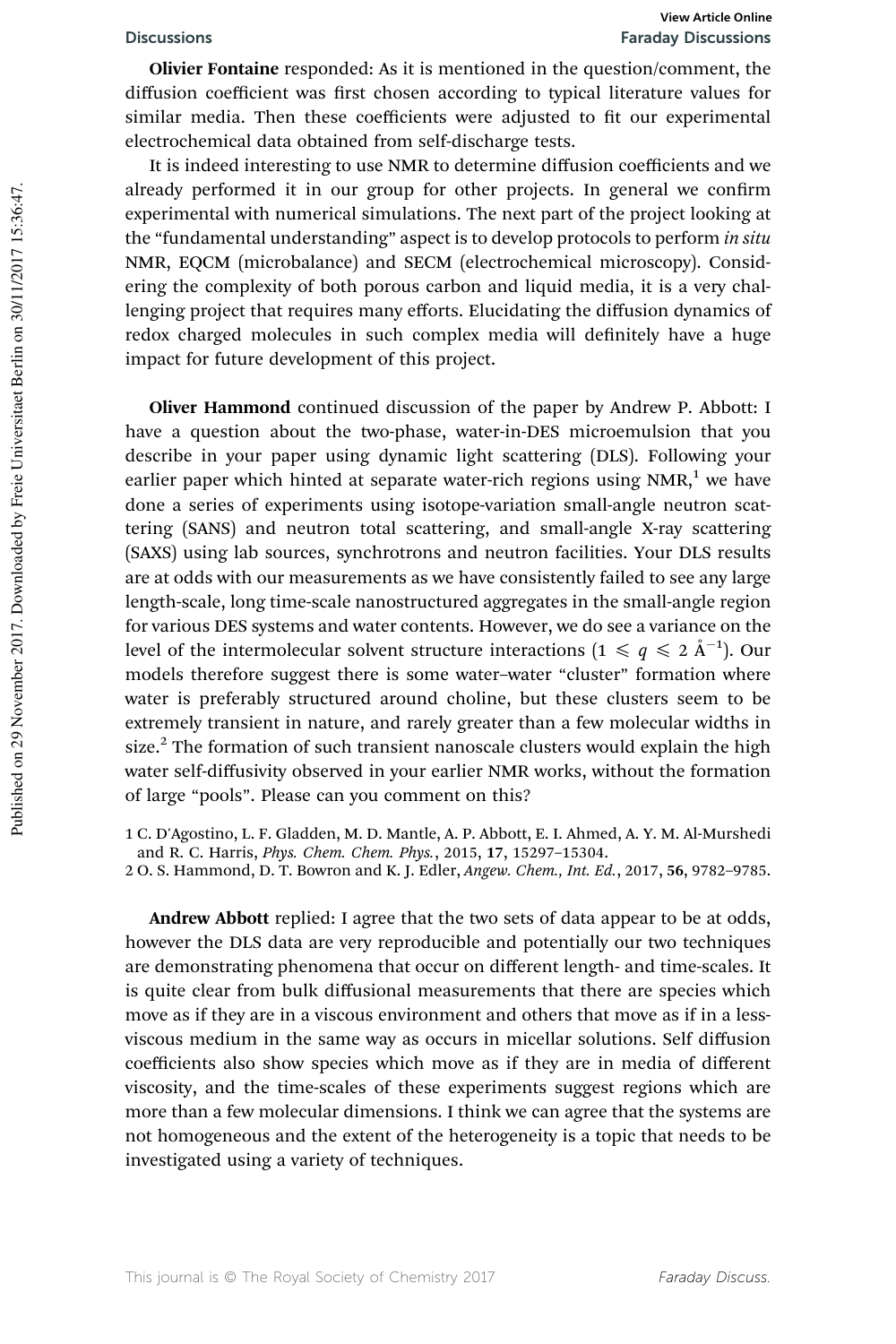Leigh Aldous opened a general discussion of the paper by Laurence J. Hardwick: You have done a really nice study looking at the two cations and their effect upon the reduced anion, but how significant is the anion, given that it is still 50% of the system?

Laurence J. Hardwick responded: We do have unpublished data on a family of anions and we see that the Lewis basicity of superoxide can be tuned further with the choice of anion. The observed effect is smaller  $(i.e.$  shift in Raman bands of superoxide) than changing what was observed by changing the cation.

Leigh Aldous asked: So you want the superoxide to interact with the cation, but to do that it has to compete with the anion; is that correct?

Laurence J. Hardwick answered: Yes, we would want the superoxide to initially interact with the cation so that it can be transported away from the electrode surface. As the anion and cation are fairly dissociated we do not expect too much competition. From the data presented we show the trifluorosulfonylimide (TFSI) anion either undergoes confrontational exchange or is expelled from the surface as a function of potential. Band intensities associated with the triethylsulfonium (TES) cation mirror the appearance and removal of the superoxide, suggesting that they are interacting closely at the interface. Tetraalkylammonium cations (TAA<sup>+</sup>) have been shown to form ion pairs with superoxide.

Leigh Aldous commented: I guess now you have to "go through the mirror" and focus upon the anion, in particular after introducing lithium to the system. Does this mean your ideal system is an ionic liquid cation that can strongly interact with the superoxide anion, and an ionic liquid anion that can strongly interact with the lithium cation, but also the ionic liquid anion and cation will not strongly interact with each other?

Laurence J. Hardwick replied: Indeed, now we have to observe how these effects play out in the presence of lithium cations and this is planned further work. Spectroscopically this will be more challenging as we will then precipitate out lithium peroxide  $(Li<sub>2</sub>O<sub>2</sub>)$  on the electrode surface and we will have to capture the Raman signal of the superoxide intermediate before this happens.

As you state in your question, yes the ideal ionic liquid for lithium -oxygen batteries should therefore have a cation that can strongly interact with the superoxide anion, and an ionic liquid anion that can strongly interact with the lithium cation, but also the ionic liquid anion and cation will not strongly interact with each other. This should have the effect that the intermediates should be fairly soluble and be able to have a significant capacity, *i.e.* significant formation of a  $Li<sub>2</sub>O<sub>2</sub>$  layer on the electrode. Whether we can find or design an ionic liquid to do all this is another question, but our Raman studies provide some spectral evidence to point us in the right direction.

Betul Uralcan resumed discussion of the paper by Olivier Fontaine: I was wondering if you could show/compare the CVs at higher scan rates (20–50 mV s<sup>-1</sup>) for the neat BMImTFSI and biredox ILs in BMImTFSI?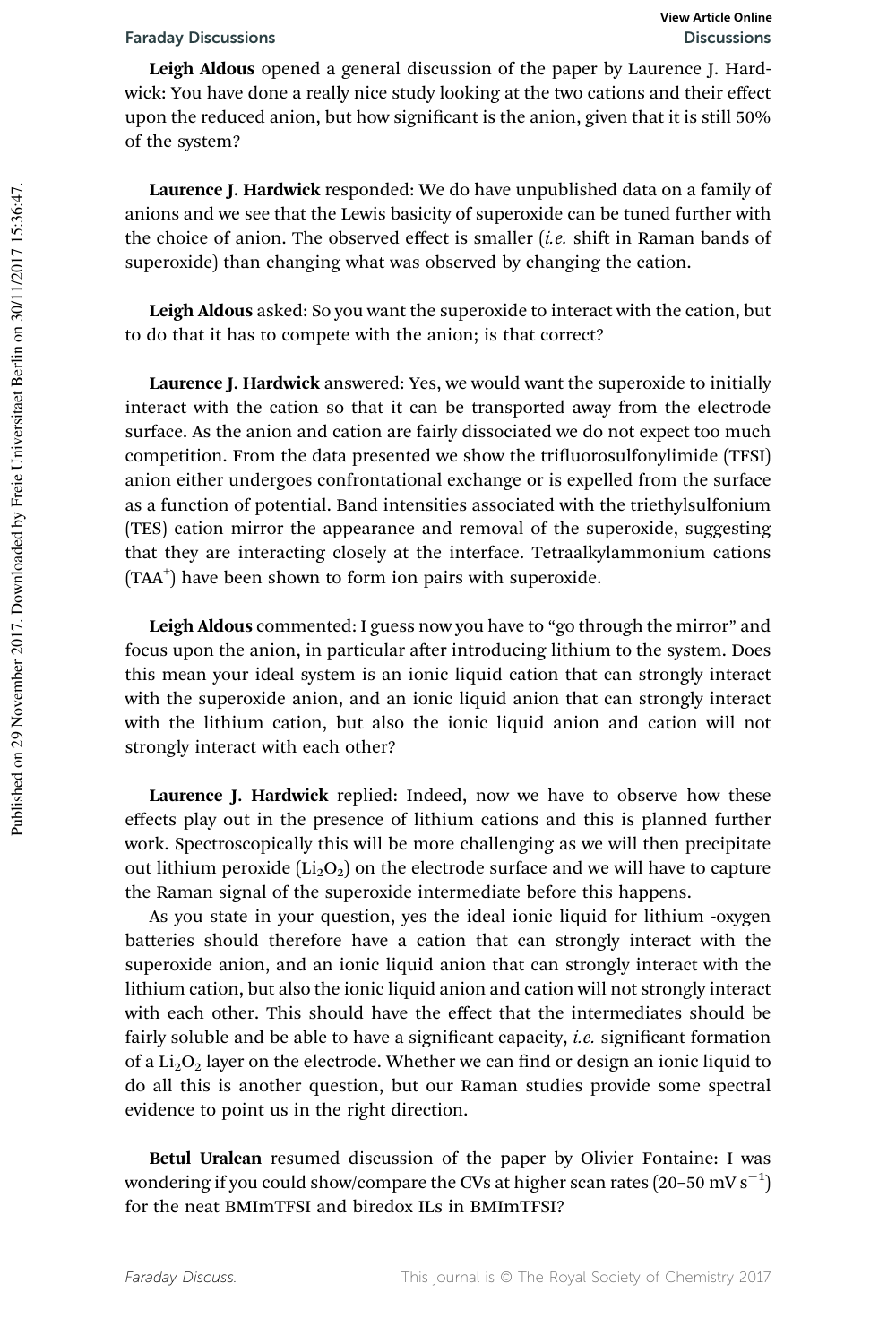Olivier Fontaine answered: Very interestingly, power capabilities are the same for 0.5 M biredox IL in BMI TFSI and for neat BMI TFSI. Of course, rate capabilities for ionic liquid-based devices are not as good compared to aqueous devices but this trend was expected. In a previous article,<sup>1</sup> power and rate capabilities were deeply investigated and detailed information (including CVs that are required in the question) can be found.

1 E. Mourad, L. Coustan, P. Lannelongue, D. Zigah, A. Mehdi, A Vioux, S. A. Freunberger, F. Favier and O. Fontaine, Nat. Mater., 2017, 16, 446–453.

Ramesh Gardas returned to discussion of the paper by Andrew P. Abbott: Can homogeneous mixtures of DESs in organic solvent can be considered as binary mixtures (solvent + DES) or ternary (solvent + HBD + HBA) or quaternary (if the DES contains a significant amount of water)?

Andrew Abbott responded: You are right that the phase behaviour in binary and ternary mixtures can be complex. We have done dynamic light scattering measurements with both ILs and DESs with organic solvent and these do appear to form non-homogeneous systems. The extent to which a system will be homogeneous or heterogeneous will depend upon the solute's ability to hydrogen bond compared to the ability of the hydrogen bond donor in the DES. The only work we have carried out in this area is with the solvent extraction of solutes from different polarities from alkanes. This shows that the partition coefficient is dependent upon the surface tension of the DES and the ability of the solute to hydrogen bond. More details can be found in ref. 1.

1 A. P. Abbott, A. Y. M. Al-Murshedi, O. A. O. Alshammari, R. C. Harris, J. H. Kareem, I. B. Qader and K. Ryder, Fluid Phase Equilib., 2017, 448, 99–104.

Ramesh Gardas added: How different will dissociation constants for organic solvent be in a homogeneous mixture of HBD and HBA, compared to those in DESs (formed form the same HBD and HBA)?

Andrew Abbott answered: This is not something that we have studied but it would be interesting to measure them. We have calculated the enthalpy of hydrogen bonding using calorimetry, $1$  and this same method could be used to perform the measurements you are suggesting.

1 A. P. Abbott, A. Y. M. Al-Murshedi, O. A. O. Alshammari, R. C. Harris, J. H. Kareem, I. B. Qader and K. Ryder, Fluid Phase Equilib., 2017, 448, 99–104.

Guy Marlair continued discussion of the paper by Laurence J. Hardwick: I thank you very much for this interesting talk, about energy cells based on Li metal/oxygen. My question is again about the safety issues of such future(?) battery technologies. We know that technical challenges are still significant with this emerging chemistry. With regard to the safety of electrochemical energy storage systems (batteries), we have moved to a new safety paradigm while we quit conventional ones (lead acid, Cd/Ni, even NiMH, etc.), all using aqueous electrolytes, and for which the main safety issue is potentially uncontrolled hydrogen release during short circuit events or charging processes, to promote Li-ion based systems making use of non-aqueous systems  $(e.g.$  mixture of flammable organic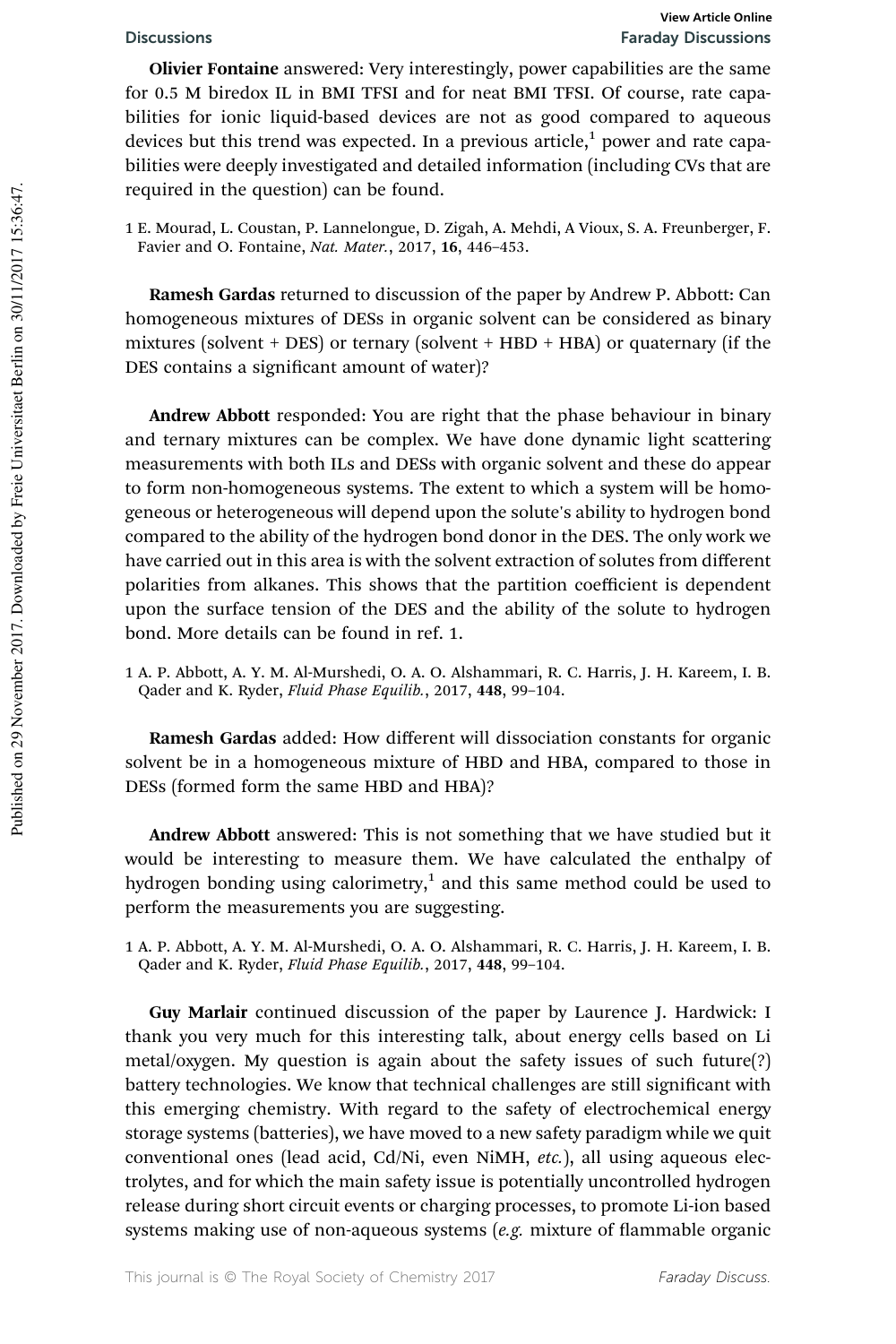carbonates and Li salt) where the root safety issue is known as the so-called thermal runaway potential, possibly leading to gassing, fires and explosion.

With a new move to Li–O<sub>2</sub> or Li–air systems, how would you rate comparatively the remaining safety challenges that will have to be solved with such a significantly energy density intensified cell? I know the answer is not necessarily easy.

Laurence J. Hardwick replied: Safety remains the number one concern for new battery technologies. For the lithium–air battery the main known safety concern is the lithium metal anode. The safety issues of working with lithium metal have been well known for 30 years during the initial commercialisation of rechargeable lithium metal batteries (which were subsequently withdrawn from the market). On cycling, lithium dendrites form on the lithium metal, eventually growing through the separator and causing a short circuit with the cathode, leading to thermal runaway.

Getting lithium metal to work safely is another massive scientific challenge (on top of understanding the reactions of oxygen at the cathode side). Certainly the presence of dissolved oxygen or air in the electrolyte will exasperate the situation if there is a safety failure, as there is a ready supply of oxidant (oxygen) and fuel (organic solvent) in the cell.

Leigh Aldous resumed discussion of the paper by Olivier Fontaine: You have functionalised your ionic liquid with anthroquinone. Anthraquinone is well known to have two 1-electron reduction processes in ionic liquid and aprotic media. I notice you only have one reduction peak in your data, and have assigned this to a single 2-electron process. Can you please comment on this?

Olivier Fontaine responded: The electrochemistry of anthraquinone in ionic liquid has been intensively studied by Compton  $et$   $al$ ,  $\frac{1}{2}$  and they show that the presence of 2 peaks is not always observed. We didn't further investigate this peak shape behavior because it was not really in the scope of this study. However, we can comment on this. First, we are used to performing cyclic voltammetry experiments in our lab, and indeed, with glassy carbon and anthraquinone molecules in solution two peaks (overlapped) can be observed. In the case of activated porous carbon electrodes, it is in fact not very surprising that only one large peak appears. With this type of electrode, there are so many different environments for the redox molecules, that it is very unlikely that they all react at the exact same potential. This explains why two peaks are not observed for the oxidation/reduction of anthraquinone.

1 S. Ernst, L. Aldous and R. G. Compton, *Chem. Phys. Lett.*, 2011, 511, 461-465.

Doug MacFarlane returned to discussion of the paper by Andrew P. Abbott: Regarding the glass reference electrode, I know you've accounted for the junction potentials. It appears that it is relatively constant across the systems studied. However, recalling the theory that junction potentials in aqueous solution result from differences in conductivity (though I am not certain that this applies for ionic liquid), how applicable would your approach be to very low conductivity ionic liquids?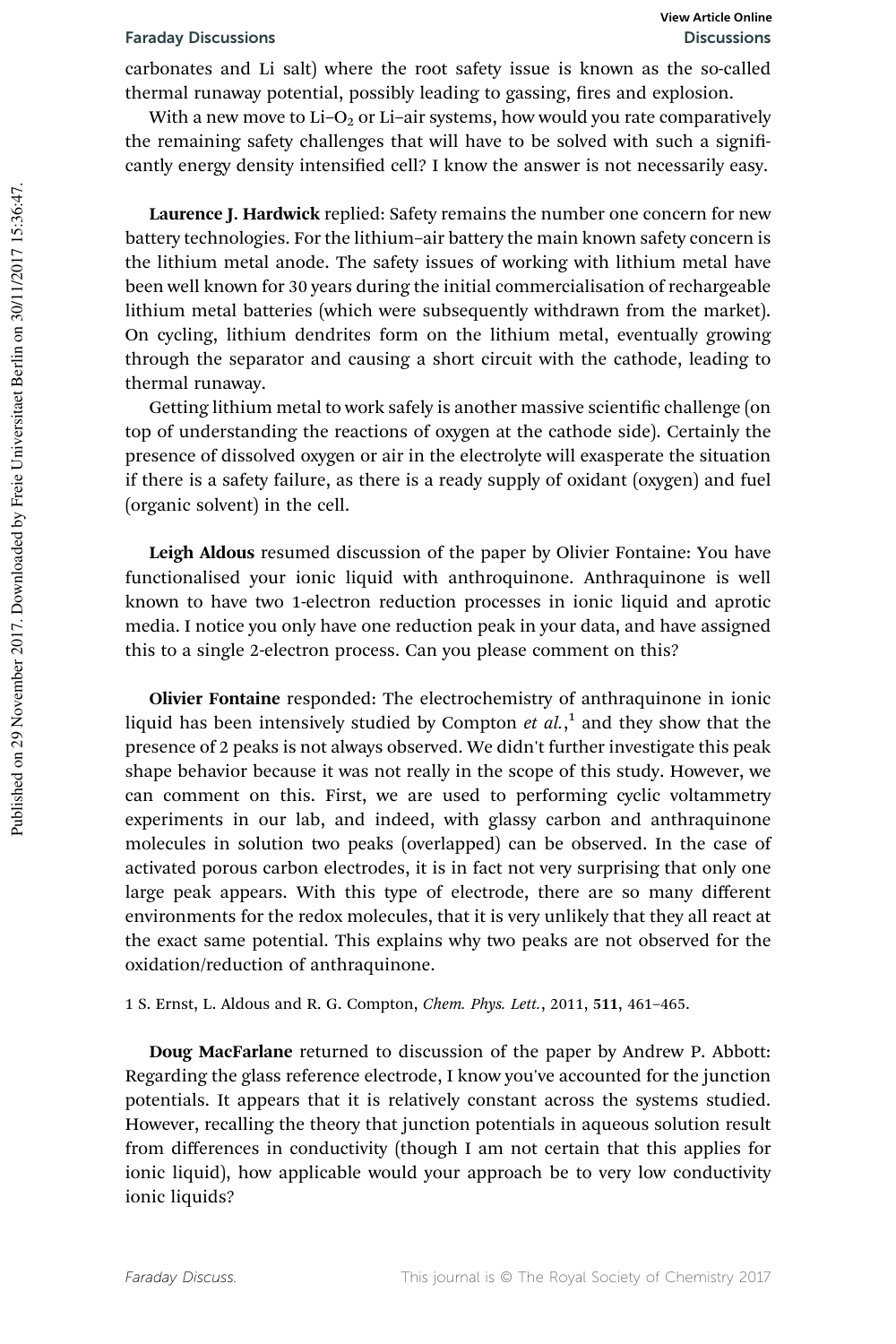Andrew Abbott replied: The liquid junction potential (LJP) will depend upon the difference in mobility between the ions in the two phases (water and IL). The LJP at the interface will be controlled by the slowest moving ion. The reason that many LJPs are similar is because the size of the cations are roughly constant in ILs. The mobility of the cation is probably not paramount as the interface is not a hard liquid–liquid interface in a glass frit, but a gradation from an aqueous solution to an IL. It is probably the fact that the charge carrier changes from a quaternary ammonium cation to a proton that causes the largest change in the ionic mobility and hence the LJP.

Adriaan van den Bruinhorst remarked: As a follow-up to the question asked by Oliver Hammond, did you study the stability of the observed micro-emulsions? Did you observe any agglomeration of the droplets over time right after mixing (seconds/minutes), or long term (days)?

Andrew Abbott answered: The samples were mixed using a magnetic stirrer and left for several hours to reach equilibrium. They were filtered to remove any solid particulates and left again to reach equilibrium. The particle sizes obtained were reproducible. They did not appear to differ significantly if they were left for up to 1 day.

Adriaan van den Bruinhorst continued: As a follow-up to my previous question, did you evaluate the droplet size after different mixing procedures? For instance, ultrasonic mixing versus magnetic stirring? If there is a difference, this might give more information about how quickly smaller droplets agglomerate and a stable emulsion is obtained.

Andrew Abbott responded: When the water is added to the DES it initially forms a separate layer due to differences in density. The liquids can be easily homogenised with mechanical stirring to produce a transparent liquid. We did not try ultrasonic mixing. It is an interesting idea and we should try that.

Leigh Aldous asked: Did you see any evidence of your triflic acid protonating the chloride? I expect entropy would help drive breaking up the chloride–glycerol complex.

Andrew Abbott answered: Assuming the triflic acid is fully dissociated then the proton must interact with the best base in the liquid, which will be the chloride anions. The conjugate acid could be HCl or  $H_2Cl^+$ .

Leigh Aldous added: Are you able to comment on metal chloride-based deep eutectic solvents? Would they be stable in the presence of strong acids?

Andrew Abbott replied: There is no real issue with the stability of the metal based eutectics with strong acids. With relatively weak carboxylic acids such as oxalic and citric acid then these are good complexing agents and may cause some of the metals to precipitate. The metal-based liquids are not particularly stable to strong bases as this may again change speciation.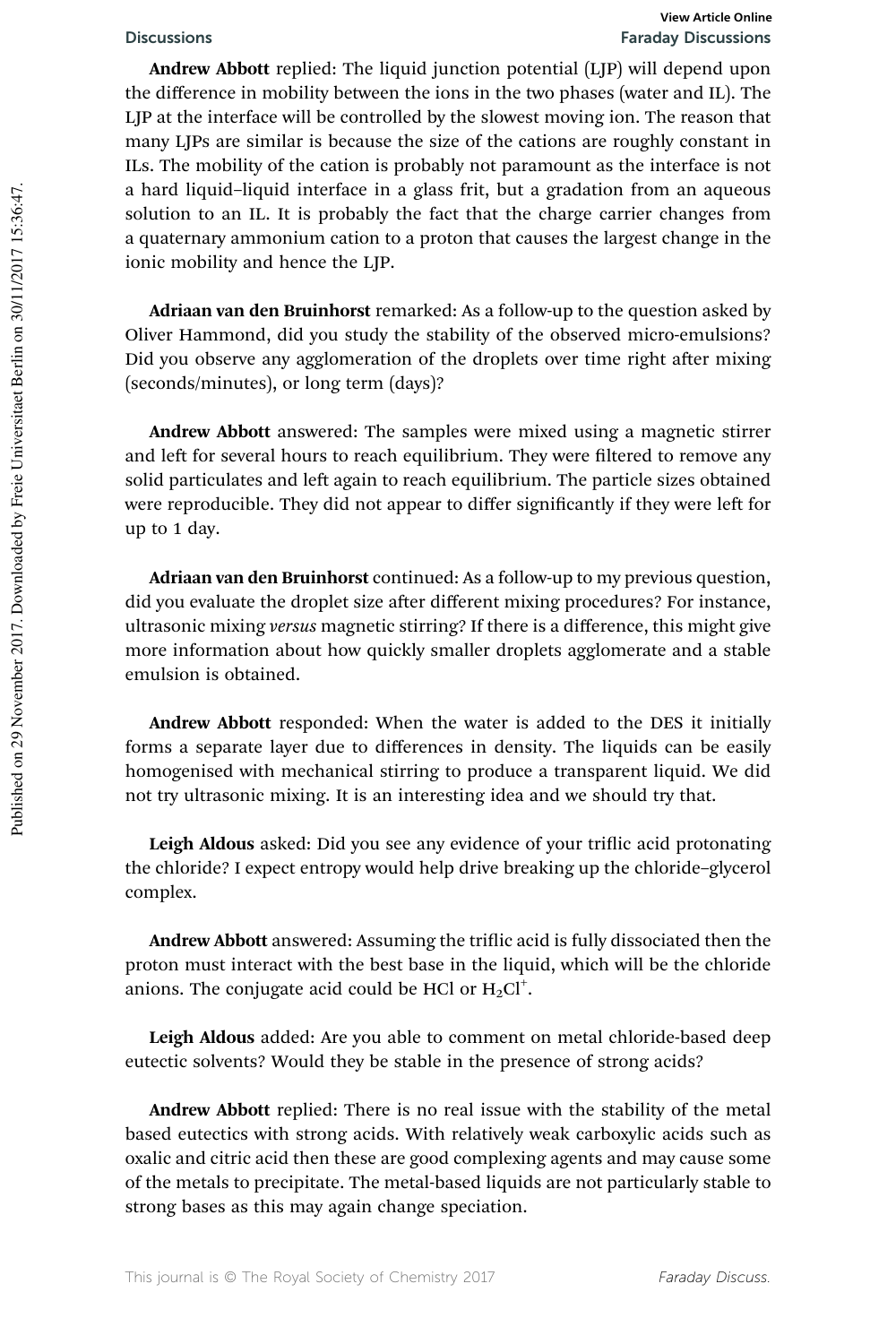Vitor H. Paschoal continued discussion of the paper by Laurence J. Hardwick: In Fig. 6 of your manuscript (DOI: c7fd00170c) the Raman spectra are shown over the whole range under four different conditions. Considering the region between 600–650 wavenumbers we can observe a clear change in the bands, which are associated with specific cation conformations. Did you try to track the change of the conformation?

Laurence J. Hardwick responded: Indeed the bands in the range of 600–  $700 \text{ cm}^{-1}$  are seen to change in shape and intensity with respect to the potential. We agree that these may arise from conformational changes of TES at the electrode surface, as we have seen previously.<sup>1</sup> We did not in this study focus on tracking the specific cation conformations as we had oxygen present in the electrolyte. However, we do have data in oxygen-free ionic liquids and we are presently analysing these data sets in order to focus on the behaviour of ionic liquid anion and cations, under potential control.

1 I. M. Aldous and L. J. Hardwick, J. Phys. Chem. Lett., 2014, 5, 3924–3930.

Andrew Abbott returned to discussion of the paper by Olivier Fontaine: A question asked why a Ag/AgCl/Cl reference electrode was not used in ionic liquids and the answer is that most silver salts are too soluble. Instead it was suggested that the Ag/Ag $^{\scriptscriptstyle +}$  electrode was used. This has a silver wire in a solution of 0.1 mol  $dm^{-3}$  silver salt (usually chloride or nitrate) in the appropriate ionic liquid which is separated from the test solution using a glass frit. Some groups describe the silver wire in an ionic liquid (pseudo reference electrode) as  $Ag/Ag^+$ but this is wrong. For a full review of suitable reference electrodes in ionic liquid refer to the article by MacFarlane in *Electrodeposition from Ionic Liquids*.<sup>1</sup> The reference potentials can be related to standard redox potentials.<sup>2</sup>

1 D. R. MacFarlane, in Electrodeposition from Ionic Liquids, ed. F. Endres, A. P. Abbott and D. R. MacFarlane, 2nd edn, Wiley-VCH, 2017, pp. 408–423.

2 A. P. Abbott, G. Frisch, H. Garrett and J. Hartley, Chem. Commun., 2011, 47, 11876–11878.

Olivier Fontaine answered: Thank you for the comment and the reference. This first question/comment is very interesting and raises an important point which is: "what reference electrode should I use in ionic liquids?" In this study, we used a silver wire on which an AgCl paste has been coated. This coated wire is directly immersed in the electrolyte. The coating is very stable and allows reproducing measurements with largely acceptable precision regarding our investigations. In our lab we are used to incorporating classical redox probes (ferrocene or ferrocene methanol) that always comforts us about the reliability of our reference (Ag/AgCl).

To feed the discussion, it should be mentioned that a recent article $^{\rm 1}$  concludes that both ferrocene and hexacyanoferrate do not represent a universally usable internal redox probe standard for ionic liquids. The authors claim that the choice of internal redox standard remains a decision that has to be made individually for every series of experiments.

1 N. Frenzel, J. Hartley and G. Frisch, Phys. Chem. Chem. Phys., 2017, 19, 28841–28852.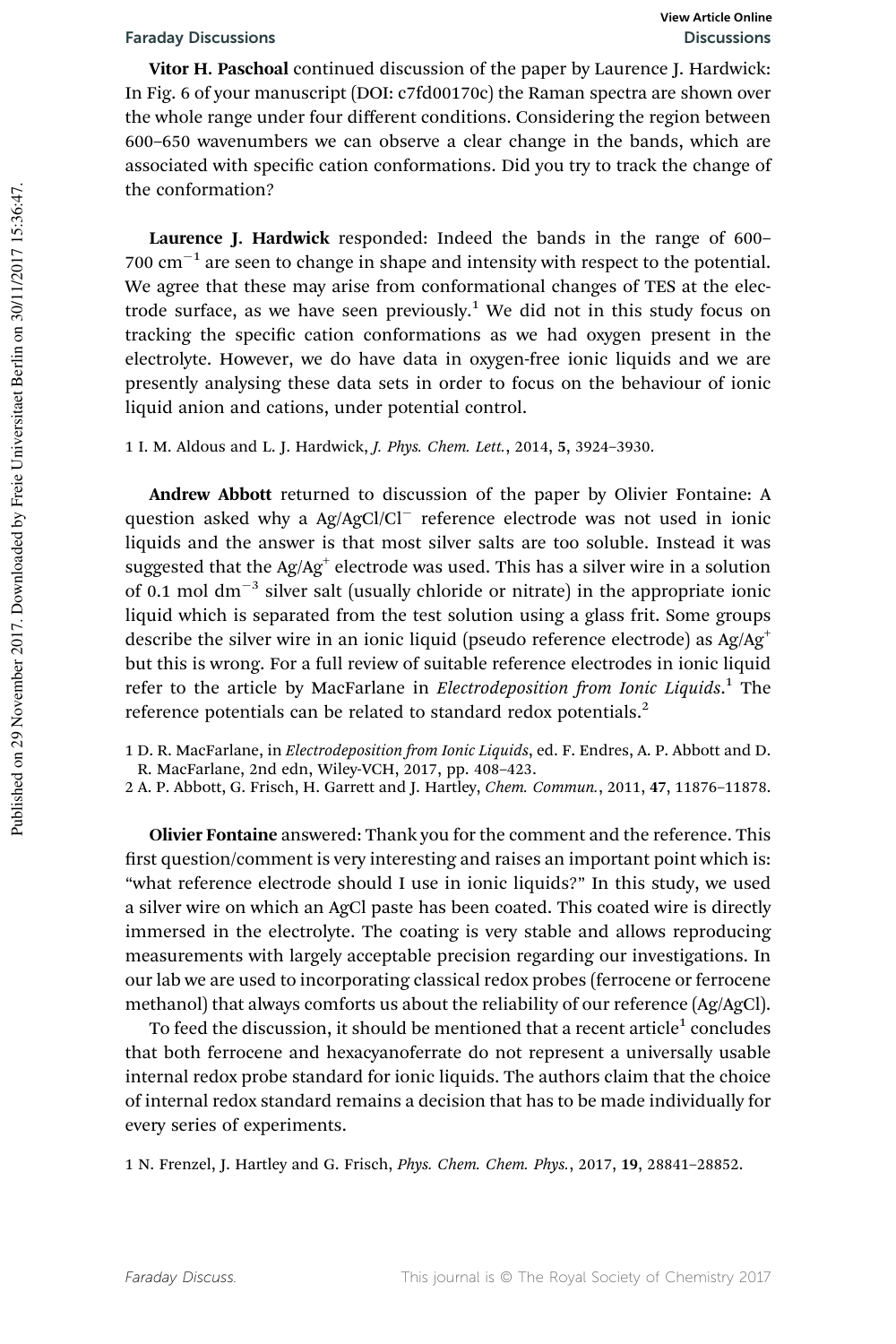Corie Horwood said: To allow the reproduction or comparison to your results, could you elaborate on the reference electrode used in this work? Please include how the reference electrode was prepared, and what is the potential with respect to a common redox couple such as ferrocene.

Olivier Fontaine replied: I invite you to refer to the answer to the previous question.

Erlendur Jónsson resumed discussion of the paper by Laurence J. Hardwick: Could you comment on how stable is the superoxide in the systems under study? Do you see any decomposition due to the superoxide?

Laurence J. Hardwick answered: The superoxide is relatively stable compared to other known radical species. However its stability is not at the level required to maintain electrolyte and electrode stability for long term battery use.

In the ionic liquids we have examined we do not observe any decomposition from superoxide attack. The reason for this is that these particular ionic liquids have been pre-selected due to their expected stability, and electrochemical analysis by us and others have shown them to be stable, *i.e.* they do not have functional groups that are susceptible to nucleophilic attack from the superoxide.

We have previously monitored the reaction of superoxide with carbon electrode surfaces leading to the formation of lithium carbonate  $(Li_2CO_3)$ <sup>1</sup>

Johan Jacquemin commented: People have worked for a long time with ionic liquids as electrolytes for energy storage applications. There are still several issues to be solved related to their safety, cost, transport properties, stability and interaction with electrode materials. What are your recommendations to move from fundamental studies to large scale practical applications involving ILs in batteries, supercapacitors and fuel cells?

Andrew Abbott responded: I think that the first important factor to understand is that there is not just one energy storage application, and the aim to achieve the highest energy density is not necessarily the only goal. There will be some applications where safety and cost are paramount where zinc will be a useful electrode material. Other applications may benefit from some of the lower cost aluminium systems which are coming through. In terms of cost and sustainability I think these are two systems which show promise. Lithium-based cells and supercapacitors will naturally have a segment of the market and new, low-cost, stable electrolytes will need to be developed. Whether they are pure ionic liquids or hybrids does not really matter. It is their performance which is paramount.

Laurence J. Hardwick answered: What will drive the uptake of ionic liquids in batteries and supercapacitors will be that the ionic liquid can clearly be demonstrated to offer a step change in performance either in energy stored, safety or operational temperature range. What we heard from this conference was

<sup>1</sup> T. A. Galloway, L. Cabo-Fernandez, I. M. Aldous, F. Braga and L. J. Hardwick, Faraday Discuss., 2017, DOI: 10.1039/c7fd00151g.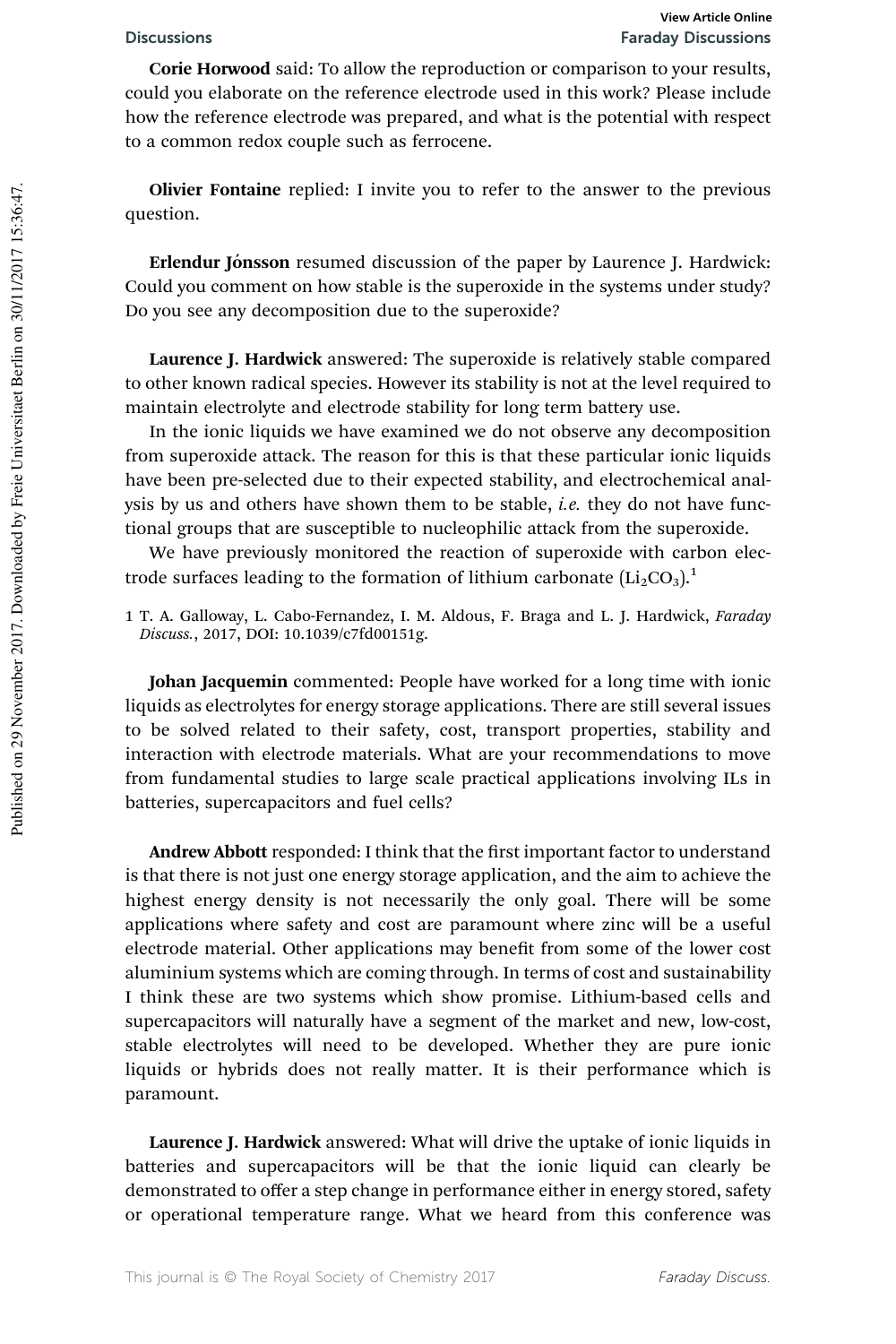a blurring of the concept of using just a pure ionic liquid in these devices. I think initially ionic liquids may find themselves used as an "additive" into a conventional organic electrolyte blend. This goes some way to answer your question that larger scale research could focus on ionic liquids as the minor component to be demonstrated to have a beneficial effect.

Olivier Fontaine responded: We work on green synthesis with low cost ionic liquids. We think that this is essential to go towards large scale practical applications.

Also, it should be mentioned that the price of ionic liquids is subject to industrial production. We encourage all academic groups to be in close relationships with chemical industries (Solvay, Solvionic for example) that give us wise advice of what could be realistic in energy storage devices and what is not even feasible for upscale.

It is also important to remember that real devices (supercapacitors) use dense packing of electrodes and separators which implies quite a small amount of electrolyte.

Abhishek Lahiri returned to discussion of the paper by Laurence J. Hardwick: It has been shown that porous gold is a good ORR catalyst as well as a good SERS substrate. Have you thought of using a porous gold electrode for in situ Raman studies? Do you think it would give the same surface effect as the rough gold substrate used for this study?

Laurence J. Hardwick replied: Yes we have considered using porous gold for these studies. In principle the substrate should provide a surface enhanced Raman surface. Nanoporous gold can be created by a dealloying method, in which the silver from a silver-gold alloy is dissolved in nitric acid. However the films we have made have been very fragile and difficult to use as electrodes in our present Raman cell setup. They generally disintegrate unless they are kept upon a polymer support, so for practical reasons we have remained using an electrochemically roughened planar gold electrode for our SERS studies.

Johan Jacquemin continued discussion of the paper by Olivier Fontaine: Very good and interesting results demonstrating good capacitance of the tested supercapacitors using biredox ILs. How do these values compare with classical performances reported in the literature? To boost these capacitance values you may need to select another type of electrode material, in which case, what sort of materials are you investigating at the moment?

Olivier Fontaine replied: This is a very good remark and of course, the nature of the electrolyte and nature of the interface between carbon and the electrolyte is a key point for future optimization of the devices.

First, to answer the question, when using classical porous carbon used in the literature and industry, our concept leads to a two to three time improvement of capacitance. However, due to the complexity of this new system and the huge work performed on the chemistry and electrochemistry of biredox molecules, carbon electrodes (that are the only suitable material that can be considered) have not been optimized yet, but previous work on different carbons confirms it.<sup>1</sup>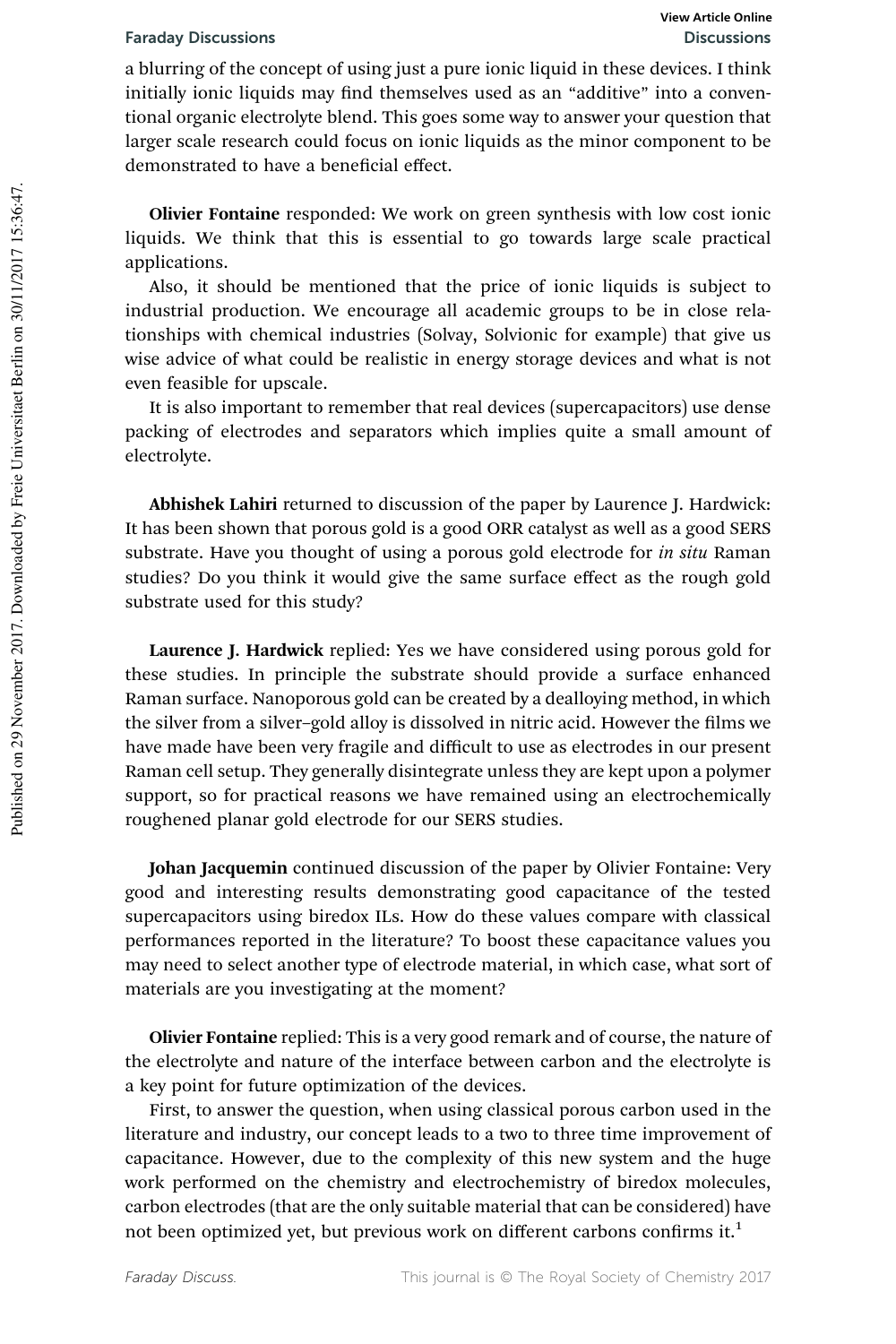Even if not fully understood, it has been known for years now that porous structures impact the electrochemical performance of devices and that porosity should be optimized for all molecules that are considered. Building these homemade desired carbons with controlled porosity is very challenging but this is something we are considering for future works (via national and international collaborations). We also investigate tailoring new molecules in order to enhance the performance of our devices.

1 E. Mourad, L. Coustan, P. Lannelongue, D. Zigah, A. Mehdi, A. Vioux, S. A. Freunberger, F. Favier and O. Fontaine, Nat. Mater., 2017, 16, 446–453.

Jorge Daniel Gamarra Garcia continued discussion of the paper by Andrew P. Abbott: Even at low concentrations of water (5%), you report relatively large domains of water. How do you expect them to respond to applied potentials? At what point do you think we are dealing with an aqueous double layer surrounded by an ionic bulk?

Andrew Abbott answered: We have carried out voltammetry as a function of water content for solutions of ferricyanide, ferric chloride and iodide to try to see whether species partition into different phases. There does appear to be some anomalous behaviour for ferric chloride above 20 wt% water where we think a change in speciation occurs. The most striking change appears to be for the iodide/iodine couple which goes from a hydrophilic to a hydrophobic species. Voltammetry at low water content shows the expected reversible redox behaviour but increasing the water content above 40 wt% the voltammogram shows evidence of the iodine changing phase and depositing on the electrode, which would be the case for an aqueous solution in contact with the electrode. We take this to be evidence that the double layer is changing its structure but only after a relatively high water content is added. This is something that we hope to show more clearly in the near future.

Laurence J. Hardwick returned to discussion of the paper by Olivier Fontaine: Very interesting and very nice study. Do you include the mass of the biredox additive in your specific capacitance per gram  $(F g^{-1})$  plot (Fig. 2, DOI: c7fd00174f)? To add to this, what is the likely impact of the mass of the biredox additive at the capacitor cell level?

Olivier Fontaine responded: To answer the question, no the mass of the biredox ionic liquid was not taken into account to estimate the capacitance. They are rather normalized to the mass of active carbon used to formulate the electrode. On one hand, of course standard procedures should be used to harmonize all literature data. On the other hand, as answered in previous questions, this is a new kind of electrochemical energy storage concept and no standards have been established yet. However, in this study experiments were performed in onecompartment, three-electrode electrochemical cells, and normalization by the mass of the biredox ionic liquid wouldn't be so relevant. In future development, we are going to "upscale" this biredox concept (Pouch cell) and, in this case, the mass of all components (current collectors, electrodes, electrolyte (including